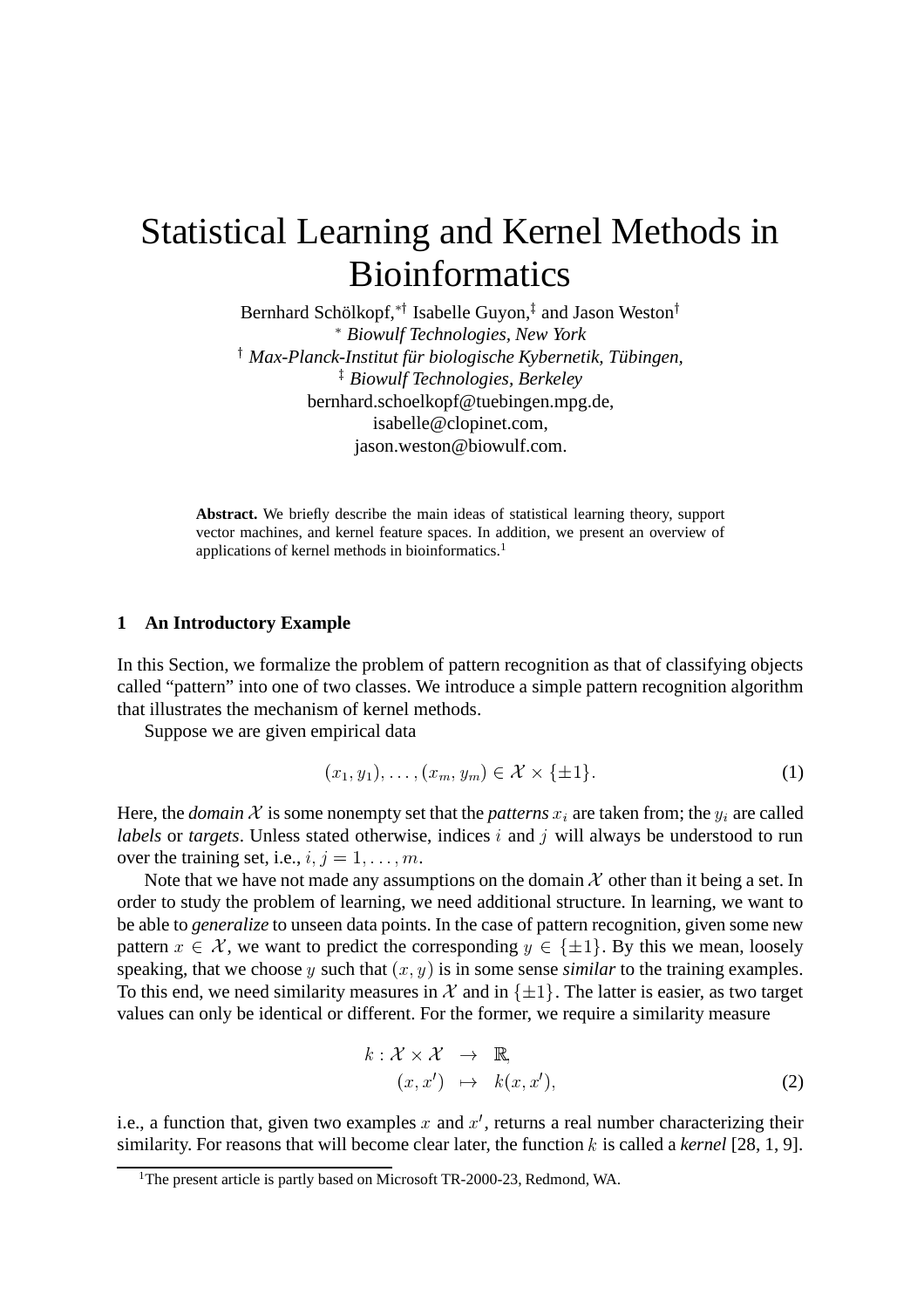A type of similarity measure that is of particular mathematical appeal are dot products. For instance, given two vectors  $x, x' \in \mathbb{R}^N$ , the canonical dot product is defined as

$$
(\mathbf{x} \cdot \mathbf{x}') := \sum_{n=1}^{N} [\mathbf{x}]_n [\mathbf{x}']_n.
$$
 (3)

Here,  $[x]_n$  denotes the *n*-th entry of x.

The geometrical interpretation of this dot product is that it computes the cosine of the angle between the vectors  $x$  and  $x'$ , provided they are normalized to length 1. Moreover, it allows computation of the length of a vector x as  $\sqrt{(x \cdot x)}$ , and of the distance between two vectors as the length of the difference vector. Therefore, being able to compute dot products amounts to being able to carry out all geometrical constructions that can be formulated in terms of angles, lengths and distances.

Note, however, that we have not made the assumption that the patternslive in a dot product space. In order to be able to use a dot product as a similarity measure, we therefore first need to embed them into some dot product space H, which need not be identical to  $\mathbb{R}^N$ . To this end, we use a map

$$
\Phi: \mathcal{X} \to \mathcal{H}
$$
  

$$
x \mapsto \mathbf{x} := \Phi(x). \tag{4}
$$

The space  $H$  is called a *feature space*. To summarize, embedding the data into  $H$  has three benefits.

1. It lets us define a similarity measure from the dot product in  $H$ ,  $\cdot$  production  $\theta$ 

$$
k(x, x') := (\mathbf{x} \cdot \mathbf{x}') = (\Phi(x) \cdot \Phi(x')).
$$
\n(5)

- 2. It allows us to deal with the patterns geometrically, and thus lets us study learning algorithms using linear algebra and analytic geometry.
- 3. The freedom to choose the mapping  $\Phi$  will enable us to design a large variety of learning algorithms. For instance, consider a situation where the inputs already live in a dot product space. In that case, we *could* directly use the dot product as a similarity measure. However, we might still choose to first apply another nonlinear map to change the representation into one that is more suitable for a given problem and learning algorithm.

We are now in the position to describe a simple pattern recognition algorithm. The idea is to compute the means of the two classes in feature space,

#

$$
\mathbf{c}_1 = \frac{1}{m_1} \sum_{\{i:y_i = +1\}} \mathbf{x}_i,\tag{6}
$$

$$
\mathbf{c}_2 = \frac{1}{m_2} \sum_{\{i:y_i = -1\}} \mathbf{x}_i,\tag{7}
$$

where  $m_1$  and  $m_2$  are the number of examples with positive and negative labels, respectively. We then assign a new point  $x$  to the class whose mean is closer to it. This geometrical construction can be formulated in terms of dot products. Half-way in between  $c_1$  and  $c_2$  lies the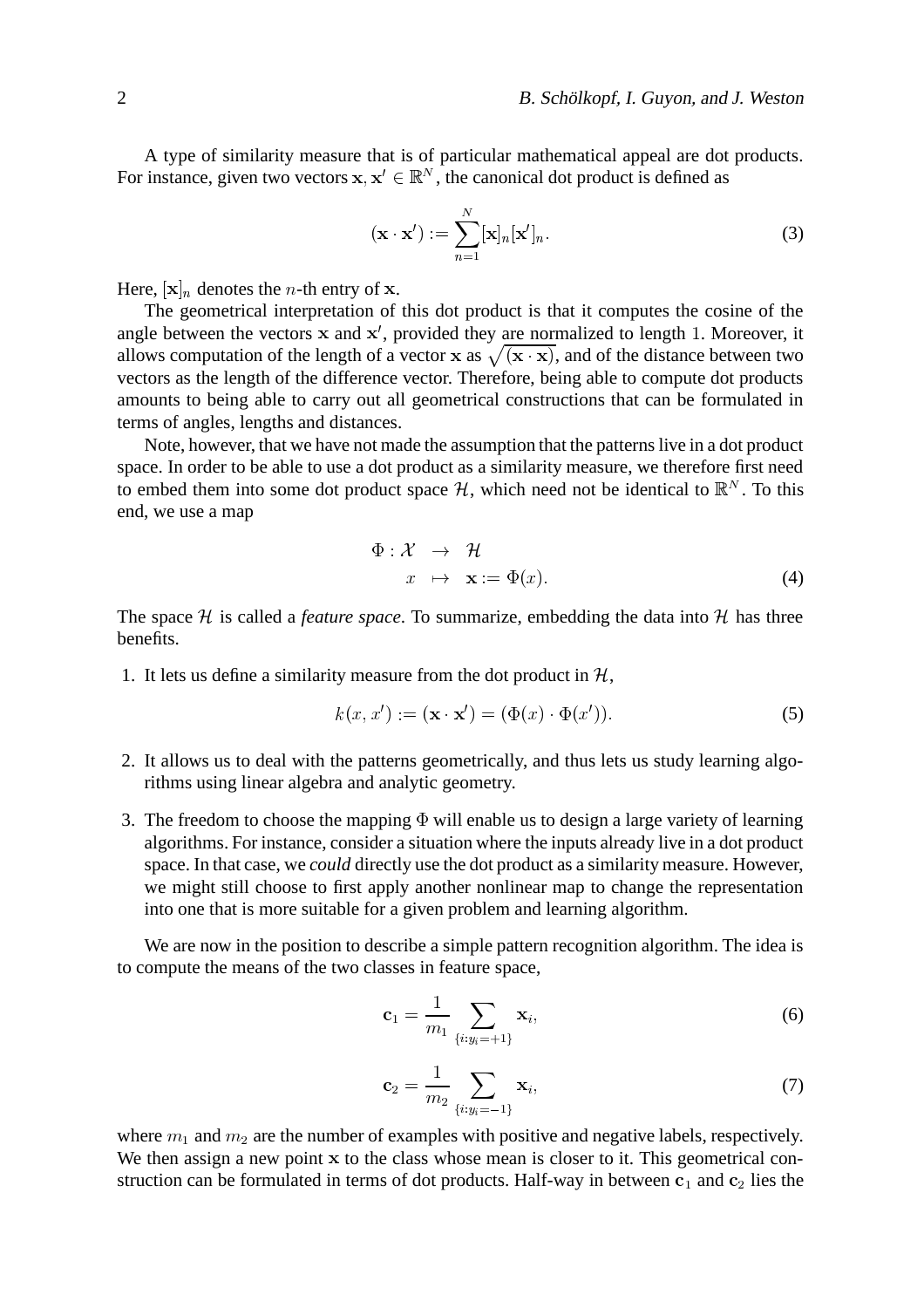point  $c := (c_1+c_2)/2$ . We compute the class of x by checking whether the vector connecting c and x encloses an angle smaller than  $\pi/2$  with the vector  $\mathbf{w} := \mathbf{c}_1 - \mathbf{c}_2$  connecting the class means, in other words

$$
y = \text{sgn}((\mathbf{x} - \mathbf{c}) \cdot \mathbf{w})
$$
  
\n
$$
y = \text{sgn}((\mathbf{x} - (\mathbf{c}_1 + \mathbf{c}_2)/2) \cdot (\mathbf{c}_1 - \mathbf{c}_2))
$$
  
\n
$$
= \text{sgn}((\mathbf{x} \cdot \mathbf{c}_1) - (\mathbf{x} \cdot \mathbf{c}_2) + b).
$$
 (8)

Here, we have defined the offset

$$
b := \frac{1}{2} (||\mathbf{c}_2||^2 - ||\mathbf{c}_1||^2).
$$
 (9)

So, our simple pattern recognition algorithm is of the general form of a linear discriminant function:

$$
y = sgn((\mathbf{w} \cdot \mathbf{x}) + b)
$$
 (10)

It will prove instructive to rewrite this expression in terms of the patterns  $x_i$  in the input domain X. Note that we do not have a dot product in X, all we have is the similarity measure k (cf.  $(5)$ ). Therefore, we need to rewrite everything in terms of the kernel k evaluated on input patterns. To this end, substitute (6) and (7) into (8) to get the *decision function*

$$
y = \operatorname{sgn}\left(\frac{1}{m_1} \sum_{\{i: y_i = +1\}} (\mathbf{x} \cdot \mathbf{x}_i) - \frac{1}{m_2} \sum_{\{i: y_i = -1\}} (\mathbf{x} \cdot \mathbf{x}_i) + b\right)
$$
  

$$
= \operatorname{sgn}\left(\frac{1}{m_1} \sum_{\{i: y_i = +1\}} k(x, x_i) - \frac{1}{m_2} \sum_{\{i: y_i = -1\}} k(x, x_i) + b\right).
$$
(11)

Similarly, the offset becomes

$$
b := \frac{1}{2} \left( \frac{1}{m_2^2} \sum_{\{(i,j): y_i = y_j = -1\}} k(x_i, x_j) - \frac{1}{m_1^2} \sum_{\{(i,j): y_i = y_j = +1\}} k(x_i, x_j) \right).
$$
 (12)

So, our simple pattern recognition algorithm is also of the general form of a kernel classifier:

$$
y = \text{sgn}\left(\sum_{i} \alpha_{i} k(x, x_{i}) + b\right)
$$
 (13)

Let us consider one well-known special case of this type of classifier. Assume that the class means have the same distance to the origin (hence  $b = 0$ ), and that k can be viewed as a density, i.e., it is positive and has integral 1,

$$
\int_{\mathcal{X}} k(x, x') dx = 1 \quad \text{for all } x' \in \mathcal{X}.
$$
\n(14)

In order to state this assumption, we have to require that we can define an integral on  $\mathcal{X}$ .

If the above holds true, then (11) corresponds to the so-called Bayes decision boundary separating the two classes, subject to the assumption that the two classes were generated from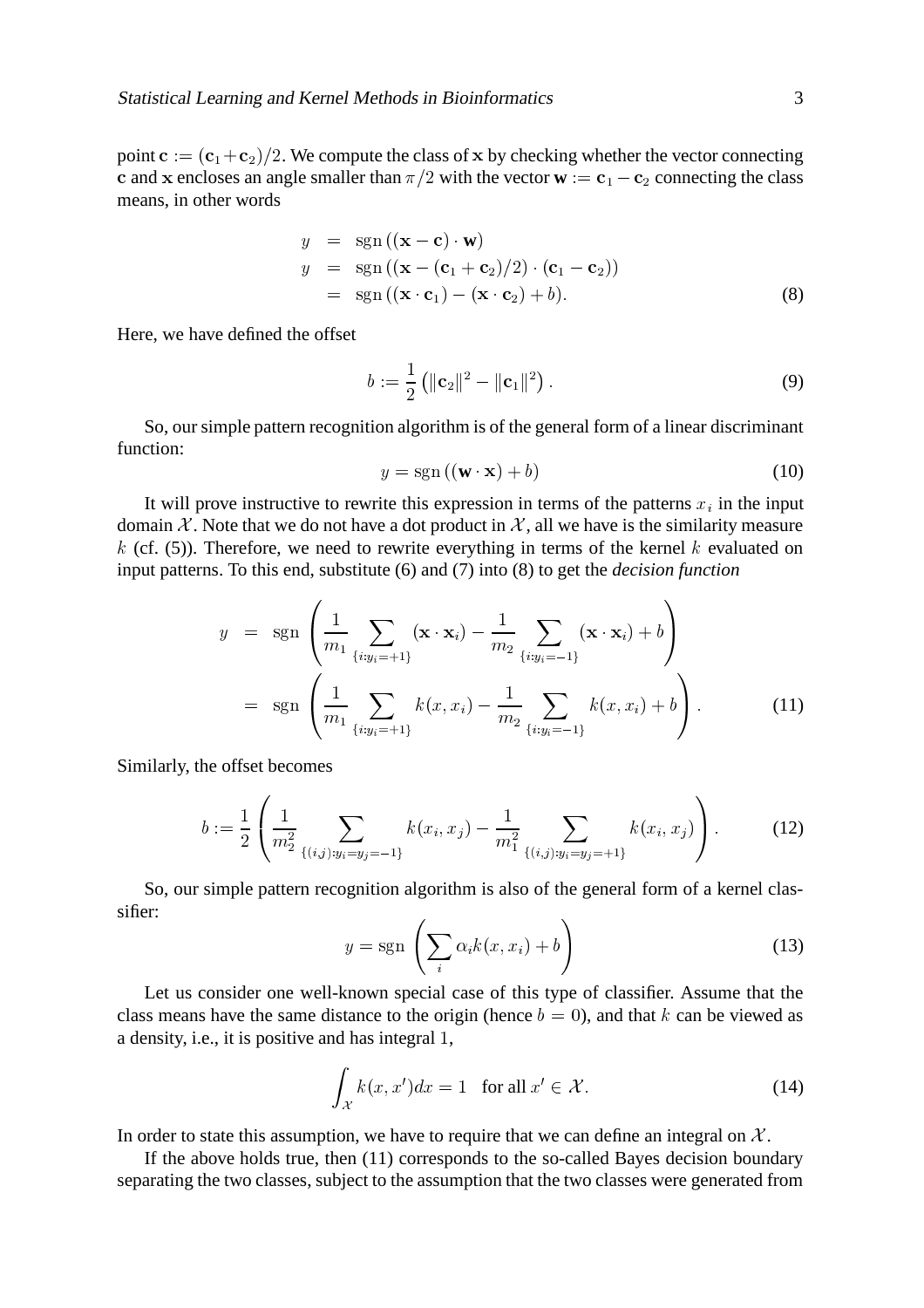two probability distributions that are correctly estimated by the *Parzen windows* estimators of the two classes,

$$
p_1(x) := \frac{1}{m_1} \sum_{\{i: y_i = +1\}} k(x, x_i)
$$
 (15)

$$
p_2(x) := \frac{1}{m_2} \sum_{\{i:y_i = -1\}} k(x, x_i). \tag{16}
$$

Given some point x, the label is then simply computed by checking which of the two,  $p_1(x)$ or  $p_2(x)$ , is larger, leading to (11). Note that this decision is the best we can do if we have no prior information about the probabilities of the two classes, or a uniform prior distribution. For further details, see [38].

The classifier (11) is quite close to the types of learning machines that we will be interested in. It is linear in the feature space (Equation (10)), while in the input domain, it is represented by a kernel expansion (Equation (13)). It is example-based in the sense that the kernels are centered on the training examples, i.e., one of the two arguments of the kernels is always a training example. The main point where the more sophisticated techniques to be discussed later will deviate from (11) is in the selection of the examples that the kernels are centered on, and in the weight that is put on the individual kernels in the decision function. Namely, it will no longer be the case that *all* training examples appear in the kernel expansion, and the weights of the kernels in the expansion will no longer be uniform. In the feature space representation, this statement corresponds to saying that we will study all normal vectors **w** of decision hyperplanes that can be represented as linear combinations of the training examples. For instance, we might want to remove the influence of patterns that are very far away from the decision boundary, either since we expect that they will not improve the generalization error of the decision function, or since we would like to reduce the computational cost of evaluating the decision function (cf. (11)). The hyperplane will then only depend on a subset of training examples, called *support vectors*.

## **2 Learning Pattern Recognition from Examples**

With the above example in mind, let us now consider the problem of pattern recognition in a more formal setting, highlighting some ideas developed in statistical learning theory [39]. In two-class pattern recognition, we seek to estimate a function

$$
f: \mathcal{X} \to \{\pm 1\} \tag{17}
$$

based on input-output training data (1). We assume that the data were generated independently from some unknown (but fixed) probability distribution  $P(x, y)$ . Our goal is to learn a function that will correctly classify unseen examples  $(x, y)$ , i.e., we want  $f(x) = y$  for examples  $(x, y)$  that were also generated from  $P(x, y)$ .

If we put no restriction on the class of functions that we choose our estimate  $f$  from, however, even a function which does well on the training data, e.g. by satisfying  $f(x_i) =$  $y_i$  for all  $i = 1, \ldots, m$ , need not generalize well to unseen examples. To see this, note that for each function f and any test set  $(\bar{x}_1, \bar{y}_1), \ldots, (\bar{x}_{\bar{m}}, \bar{y}_{\bar{m}}) \in \mathbb{R}^N \times \{\pm 1\}$ , satisfying  $\mathcal{L} = \{ \mathcal{L} \mid \mathcal{L} = \mathcal{L} \}$  . The contract of the contract of the contract of the contract of the contract of the contract of the contract of the contract of the contract of the contract of the contract of the cont \*\*\*\*\*\*\*\*\*\*\*\*  $\{\},$  there exists another function  $f^*$  such that  $f^*(x_i) = f(x_i)$ for all  $i = 1, \ldots, m$ , yet  $f^*(\bar{x}_i) \neq f(\bar{x}_i)$  for all  $i = 1, \ldots, \bar{m}$ . As we are only given the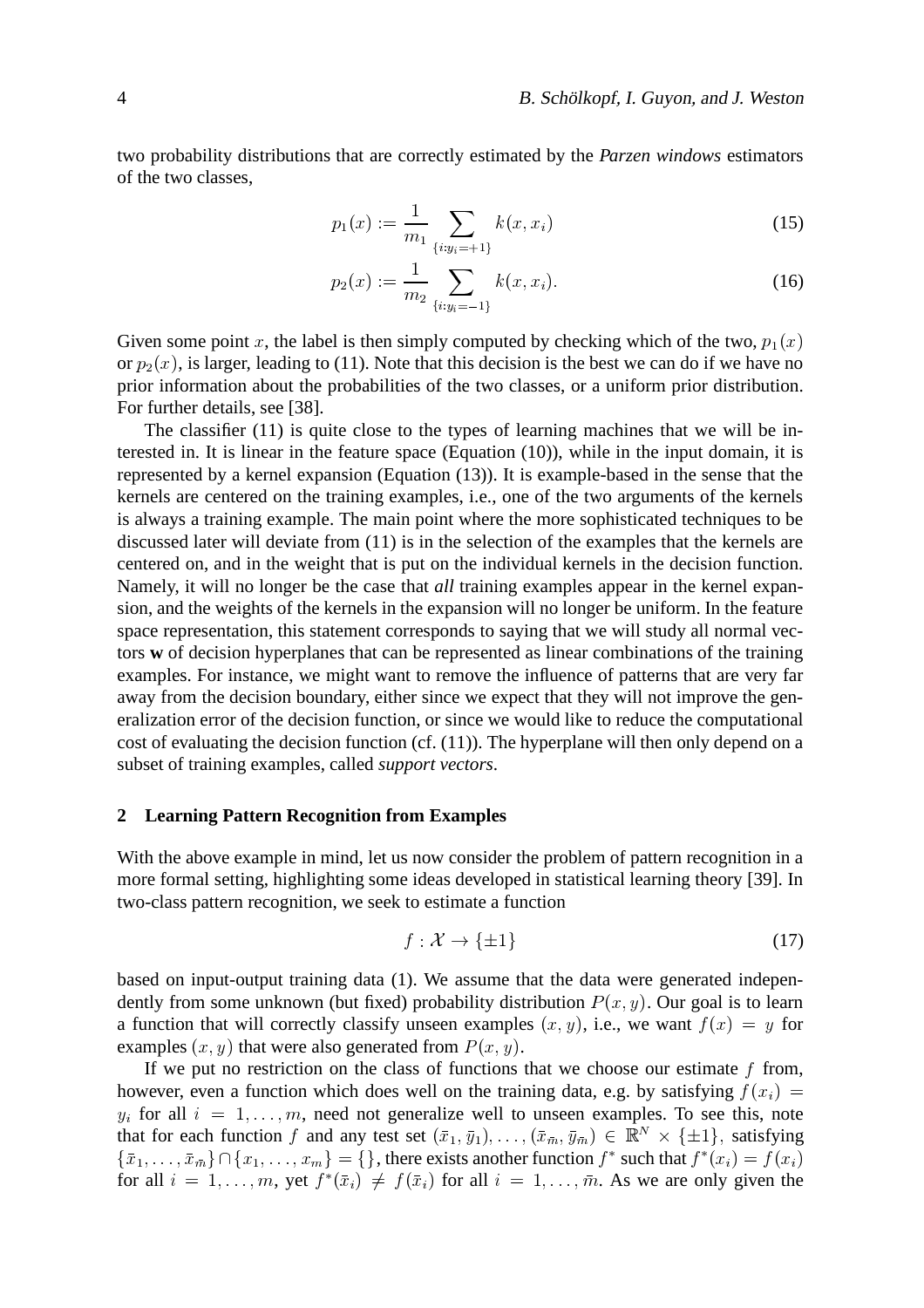training data, we have no means of selecting which of the two functions (and hence which of the completely different sets of test label predictions) is preferable. Hence, only minimizing the training error (or *empirical risk*),

$$
R_{emp}[f] = \frac{1}{m} \sum_{i=1}^{m} \frac{1}{2} |f(x_i) - y_i|,
$$
\n(18)

does not imply a small expected value of the test error (called *risk*), *i.e.* averaged over test examples drawn from the underlying distribution  $P(x, y)$ ,

$$
R[f] = \int \frac{1}{2} |f(x) - y| \, dP(x, y). \tag{19}
$$

Here, we denote by | | | 1 the absolute value.

Statistical learning theory ([41], [39], [40]), or VC (Vapnik-Chervonenkis) theory, shows that it is imperative to restrict the class of functions that  $f$  is chosen from to one which has a *capacity* that is suitable for the amount of available training data. VC theory provides *bounds* on the test error. The minimization of these bounds, which depend on both the empirical risk and the capacity of the function class, leads to the principle of *structural risk minimization*. The best-known capacity concept of VC theory is the *VC dimension*, defined as the largest number  $h$  of points that can be separated in all possible ways using functions of the given class. An example of a VC bound is the following: if  $h < m$  is the VC dimension of the class of functions that the learning machine can implement, then for all functions of that class, with a probability of at least  $1 - \eta$ , the bound

$$
R(f) \le R_{emp}(f) + \psi\left(\frac{h}{m}, \frac{\log(\eta)}{m}\right) \tag{20}
$$

holds, where  $m$  is the number of training examples and the *confidence term*  $\psi$  is defined as

$$
\psi\left(\frac{h}{m}, \frac{\log(\eta)}{m}\right) = \sqrt{\frac{h\left(\log\frac{2m}{h} + 1\right) - \log(\eta/4)}{m}}.\tag{21}
$$

Tighter bounds can be formulated in terms of other concepts, such as the *annealed VC entropy* or the *Growth function*. These are usually considered to be harder to evaluate, but they play a fundamental role in the conceptual part of VC theory [39]. Alternative capacity concepts that can be used to formulate bounds include the *fat shattering dimension* [3].

The bound (20) deserves some further explanatory remarks. Suppose we wanted to learn a "dependency" where  $P(x, y) = P(x)$ 3 4 \* -  $(x) \cdot P(y)$ , i.e., where the pattern x contains no information about the label y, with uniform  $P(y)$ . Given a training sample of fixed size, we can then surely come up with a learning machine which achieves zero training error (provided we have no examples contradicting each other). However, in order to reproduce the random labellings, this machine will necessarily require a large VC dimension  $h$ . Thus, the confidence term (21), increasing monotonically with h, will be large, and the bound (20) will *not* support possible hopes that due to the small training error, we should expect a small test error. This makes it understandable how (20) can hold independently of assumptions about the underlying distribution  $P(x, y)$ : it always holds (provided that  $h < m$ ), but it does not always make a nontrivial prediction — a bound on an error rate becomes void if it is larger than the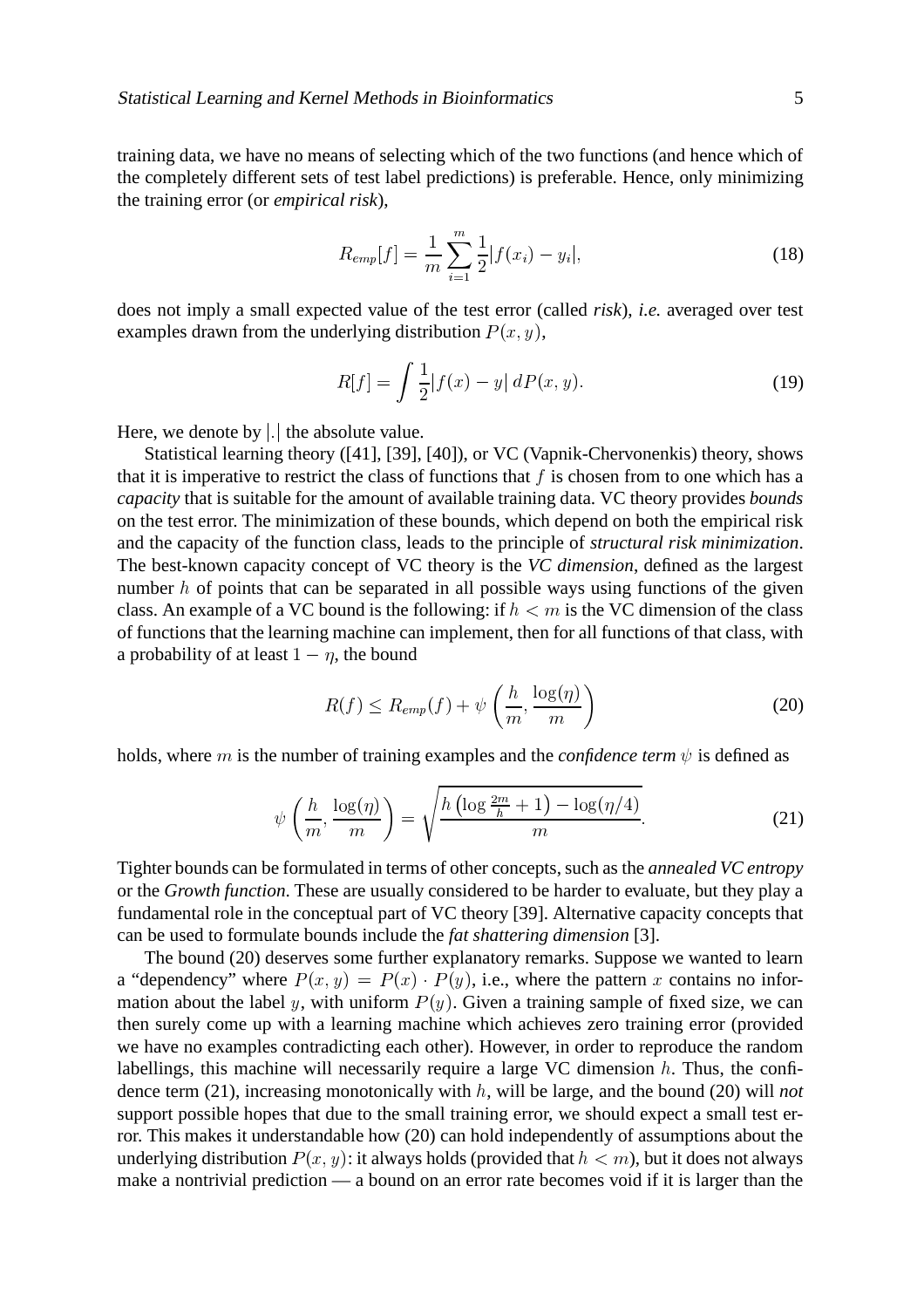maximum error rate. In order to get nontrivial predictions from (20), the function space must be restricted such that the capacity (e.g. VC dimension) is small enough (in relation to the available amount of data).

The principles of statistical learning theory that we just sketched provide a prescription to bias the choice of function space towards small capacity ones. The rationale behind that prescription is to try to achieve better bounds on the test error  $R[f]$ . This is related to model selection prescriptions that bias towards choosing simple models (e.g., Occam's razor, minimum description length, small number of free parameters). Yet, the prescription of statistical learning theory sometimes differs markedly from the others. A family of functions with only one free parameter may have infinite VC dimension. Also, statistical learning theory predicts that the kernel classifiers operating in spaces of infinite dimension that we shall introduce can have a large probability of a low test error.

## **3 Optimal Margin Hyperplane Classifiers**

In the present section, we shall describe a hyperplane learning algorithm that can be performed in a dot product space (such as the feature space that we introduced previously). As described in the previous section, to design learning algorithms, one needs to come up with a class of functions whose capacity can be computed.

Vapnik and Lerner [42] considered the class of hyperplanes

$$
(\mathbf{w} \cdot \mathbf{x}) + b = 0 \quad \mathbf{w} \in \mathbb{R}^N, b \in \mathbb{R}, \tag{22}
$$

corresponding to decision functions

$$
f(\mathbf{x}) = sgn((\mathbf{w} \cdot \mathbf{x}) + b), \tag{23}
$$

and proposed a learning algorithm for separable problems, termed the *Generalized Portrait*, for constructing  $f$  from empirical data. It is based on two facts. First, among all hyperplanes separating the data (assuming that the data is separable), there exists a unique one yielding the maximum margin of separation between the classes,

$$
\max_{\mathbf{W},b} \ \min\{\|\mathbf{x} - \mathbf{x}_i\| : \mathbf{x} \in \mathbb{R}^N, (\mathbf{w} \cdot \mathbf{x}) + b = 0, i = 1,\dots, m\}.
$$
 (24)

Second, the capacity can be shown to decrease with increasing margin.

To construct this *Optimum Margin Hyperplane* (cf. Figure 1), one solves the following optimization problem:

minimize 
$$
\tau(\mathbf{w}) = \frac{1}{2} ||\mathbf{w}||^2
$$
 (25)

subject to 
$$
y_i \cdot ((\mathbf{w} \cdot \mathbf{x}_i) + b) \ge 1, \quad i = 1, ..., m.
$$
 (26)

This constrained optimization problem is dealt with by introducing Lagrange multipliers  $\alpha_i \geq 0$ 0 and a Lagrangian

$$
L(\mathbf{w}, b, \alpha) = \frac{1}{2} ||\mathbf{w}||^2 - \sum_{i=1}^{m} \alpha_i (y_i \cdot ((\mathbf{x}_i \cdot \mathbf{w}) + b) - 1).
$$
 (27)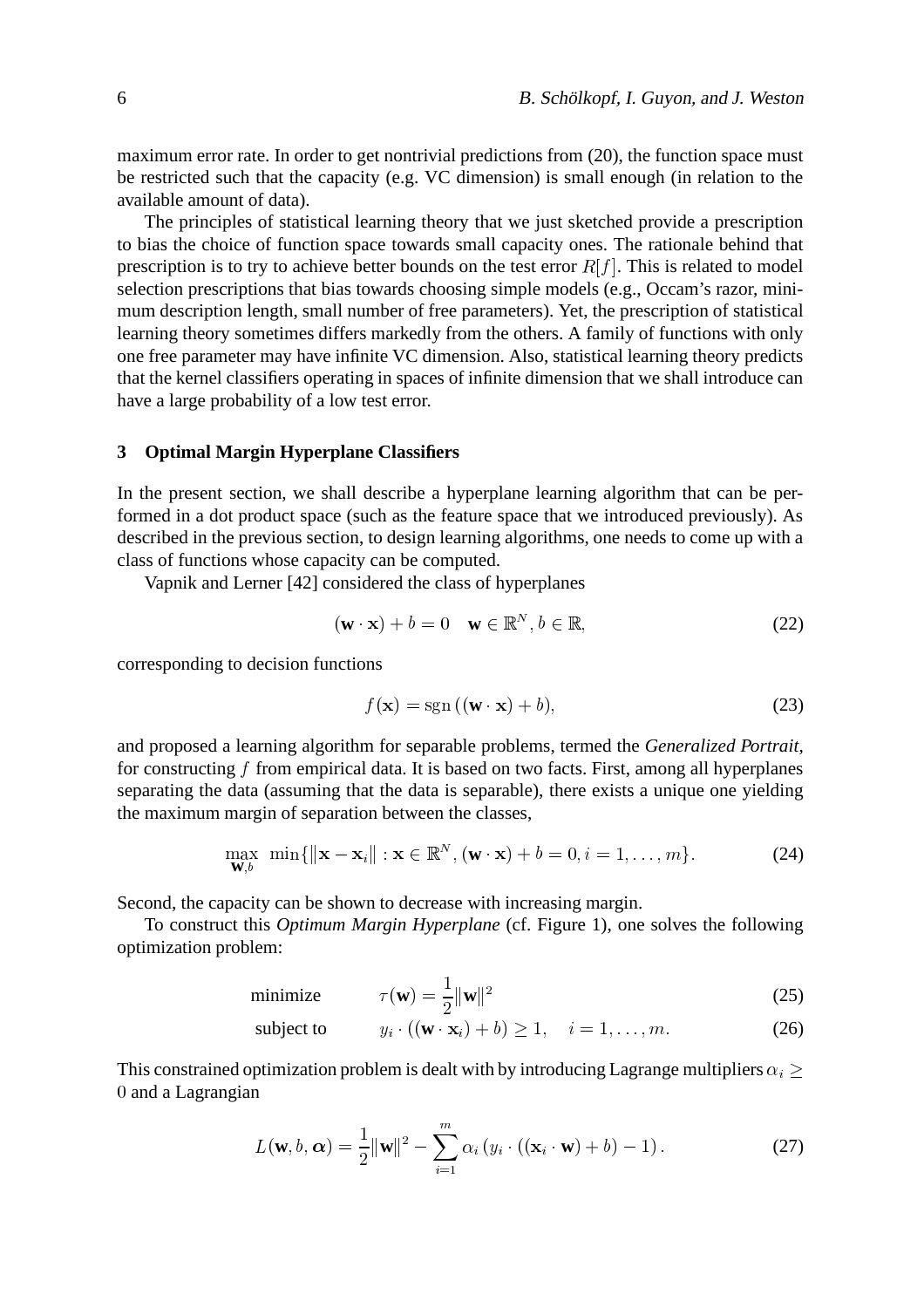

Figure 1: A binary classification toy problem: separate balls from diamonds. The *Optimum Margin Hyperplane* is orthogonal to the shortest line connecting the convex hulls of the two classes (dotted), and intersects it halfway between the two classes. The problem being separable, there exists a weight vector **w** and a threshold b such that  $y_i \cdot ((\mathbf{w} \cdot \mathbf{x}_i) + b) > 0$  ( $i = 1, \dots, m$ ). Rescaling **w** and b such that the point(s) closest to the hyperplane satisfy  $|\langle \mathbf{w} \cdot \mathbf{x}_i \rangle + b| = 1$ , we obtain a *canonical* form  $(\mathbf{w}, b)$  of the hyperplane, satisfying  $y_i \cdot ((\mathbf{w} \cdot \mathbf{x}_i) + b) \ge 1$ . Note that in this case, the *margin*, measured perpendicularly to the hyperplane, equals  $2/||w||$ . This can be seen by considering two points  $x_1, x_2$  on opposite sides of the margin, i.e.,  $(\mathbf{w} \cdot \mathbf{x}_1) + b = 1$ ,  $(\mathbf{w} \cdot \mathbf{x}_2) + b = -1$ , and projecting them onto the hyperplane normal vector  $\mathbf{w}/\|\mathbf{w}\|$  (from [35]).

The Lagrangian  $L$  has to be minimized with respect to the *primal variables*  $\bf{w}$  and  $\bf{b}$  and maximized with respect to the *dual variables*  $\alpha_i$  (i.e., a saddle point has to be found). Let us try to get some intuition for this. If a constraint (26) is violated, then  $y_i \cdot ((\mathbf{w} \cdot \mathbf{x}_i) + b) - 1 < 0$ , in which case L can be increased by increasing the corresponding  $\alpha_i$ . At the same time, **w** and b will have to change such that L decreases. To prevent  $-\alpha_i(y_i\cdot ((\mathbf{w}\cdot\mathbf{x}_i)+b)-1)$  from becoming arbitrarily large, the change in **w** and b will ensure that, provided the problem is separable, the constraint will eventually be satisfied. Similarly, one can understand that for all constraints which are not precisely met as equalities, i.e., for which  $y_i \cdot ((\mathbf{w} \cdot \mathbf{x}_i) + b) - 1 > 0$ , the corresponding  $\alpha_i$  must be 0, for this is the value of  $\alpha_i$  that maximizes L. This is the statement of the Karush-Kuhn-Tucker conditions of optimization theory [6].

The condition that at the saddle point, the derivatives of  $L$  with respect to the primal variables must vanish, <sup>6</sup>

$$
\frac{\partial}{\partial b}L(\mathbf{w}, b, \alpha) = 0, \quad \frac{\partial}{\partial \mathbf{w}}L(\mathbf{w}, b, \alpha) = 0,
$$
\n(28)

leads to

$$
\sum_{i=1}^{m} \alpha_i y_i = 0 \tag{29}
$$

and

$$
\mathbf{w} = \sum_{i=1}^{m} \alpha_i y_i \mathbf{x}_i.
$$
 (30)

The solution vector thus has an expansion in terms of a subset of the training patterns, namely those patterns whose  $\alpha_i$  is non-zero, called *Support Vectors*. By the Karush-Kuhn-Tucker conditions

$$
\alpha_i \cdot [y_i((\mathbf{x}_i \cdot \mathbf{w}) + b) - 1] = 0, \quad i = 1, \dots, m,
$$
\n(31)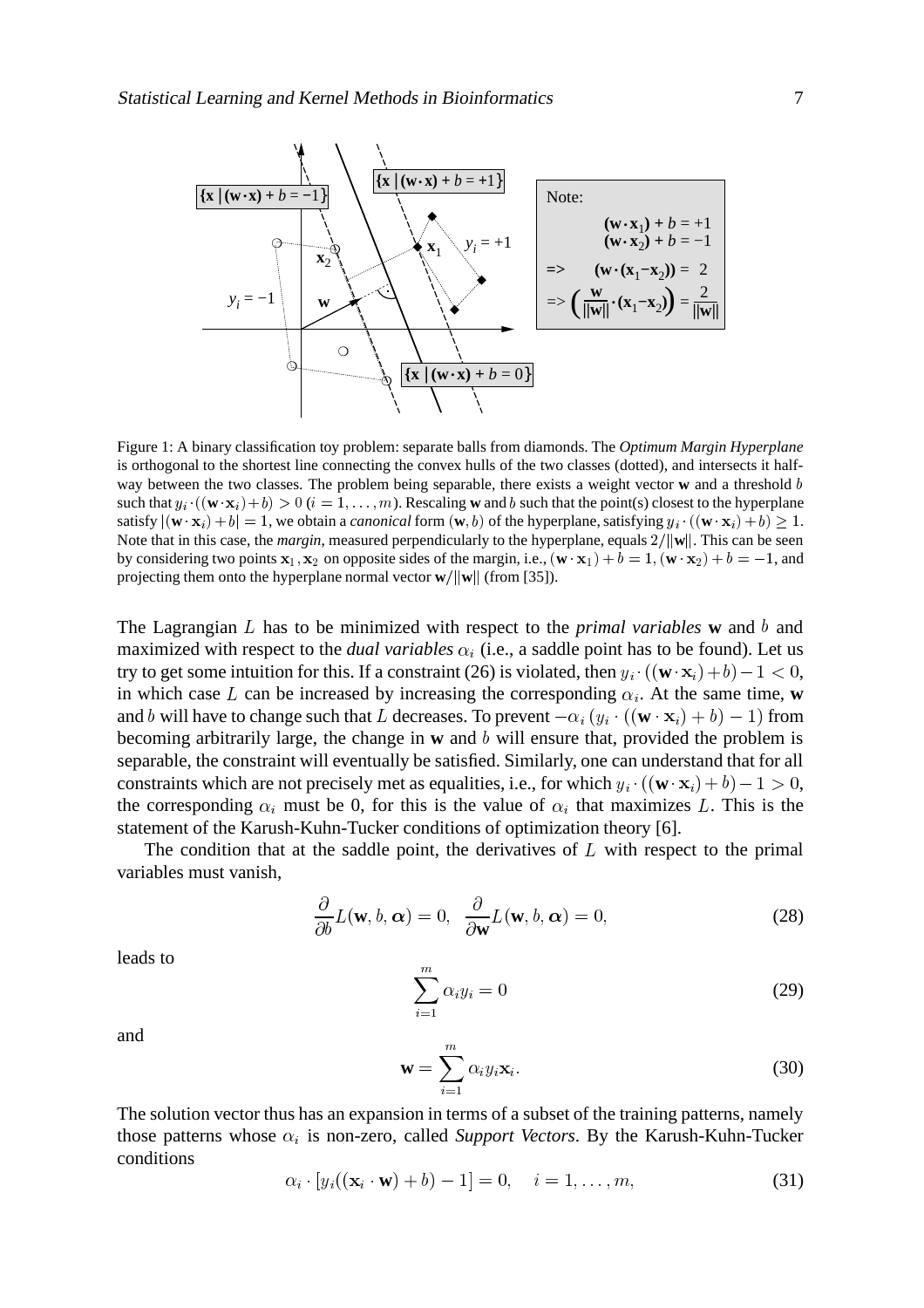the Support Vectors satisfy  $y_i((\mathbf{x}_i \cdot \mathbf{w}) + b) - 1 = 0$ , i.e., they lie on the margin (cf. Figure 1). All remaining examples of the training set are irrelevant: their constraint (26) does not play a role in the optimization, and they do not appear in the expansion (30). This nicely captures our intuition of the problem: as the hyperplane (cf. Figure 1) is geometrically completely determined by the patterns closest to it, the solution should not depend on the other examples.

By substituting (29) and (30) into  $L$ , one eliminates the primal variables and arrives at the Wolfe dual of the optimization problem (e.g., [6]): find multipliers  $\alpha_i$  which

maximize 
$$
W(\alpha) = \sum_{i=1}^{m} \alpha_i - \frac{1}{2} \sum_{i,j=1}^{m} \alpha_i \alpha_j y_i y_j (\mathbf{x}_i \cdot \mathbf{x}_j)
$$
 (32)

subject to 
$$
\alpha_i \geq 0, \quad i = 1, ..., m, \text{ and } \sum_{i=1}^m \alpha_i y_i = 0.
$$
 (33)

By substituting (30) into (23), the hyperplane decision function can thus be written as

$$
f(\mathbf{x}) = \text{sgn}\left(\sum_{i=1}^{m} y_i \alpha_i \cdot (\mathbf{x} \cdot \mathbf{x}_i) + b\right),\tag{34}
$$

where  $b$  is computed using (31).

The structure of the optimization problem closely resembles those that typically arise in Lagrange's formulation of mechanics. There, often only a subset of the constraints become active. For instance, if we keep a ball in a box, then it will typically roll into one of the corners. The constraints corresponding to the walls which are not touched by the ball are irrelevant, the walls could just as well be removed.

Seen in this light, it is not too surprising that it is possible to give a mechanical interpretation of optimal margin hyperplanes [11]: If we assume that each support vector  $x_i$  exerts a perpendicular force of size  $\alpha_i$  and sign  $y_i$  on a solid plane sheet lying along the hyperplane, then the solution satisfies the requirements of mechanical stability. The constraint (29) states that the forces on the sheet sum to zero; and (30) implies that the torques also sum to zero, via  $\sum_i \mathbf{x}_i \times y_i \alpha_i \cdot \mathbf{w}/\|\mathbf{w}\|$  $\mathbf{w} \cdot \mathbf{w}/\|\mathbf{w}\| = \mathbf{w} \times \mathbf{w}/\|\mathbf{w}\| = 0.$ 

There are theoretical arguments supporting the good generalization performance of the optimal hyperplane ([41], [47], [4]). In addition, it is computationally attractive, since it can be constructed by solving a quadratic programming problem.

#### **4 Support Vector Classifiers**

We now have all the tools to describe support vector machines [9, 39, 37, 15, 38]. Everything in the last section was formulated in a dot product space. We think of this space as the feature space  $H$  described in Section 1. To express the formulas in terms of the input patterns living in  $\mathcal{X}$ , we thus need to employ (5), which expresses the dot product of bold face feature vectors  $x, x'$  in terms of the kernel k evaluated on input patterns  $x, x'$ ,

$$
k(x, x') = (\mathbf{x} \cdot \mathbf{x}'). \tag{35}
$$

This can be done since all feature vectors only occured in dot products. The weight vector (cf. (30)) then becomes an expansion in feature space, and will thus typically no longer correspond to the image of a single vector from input space. We thus obtain decision functions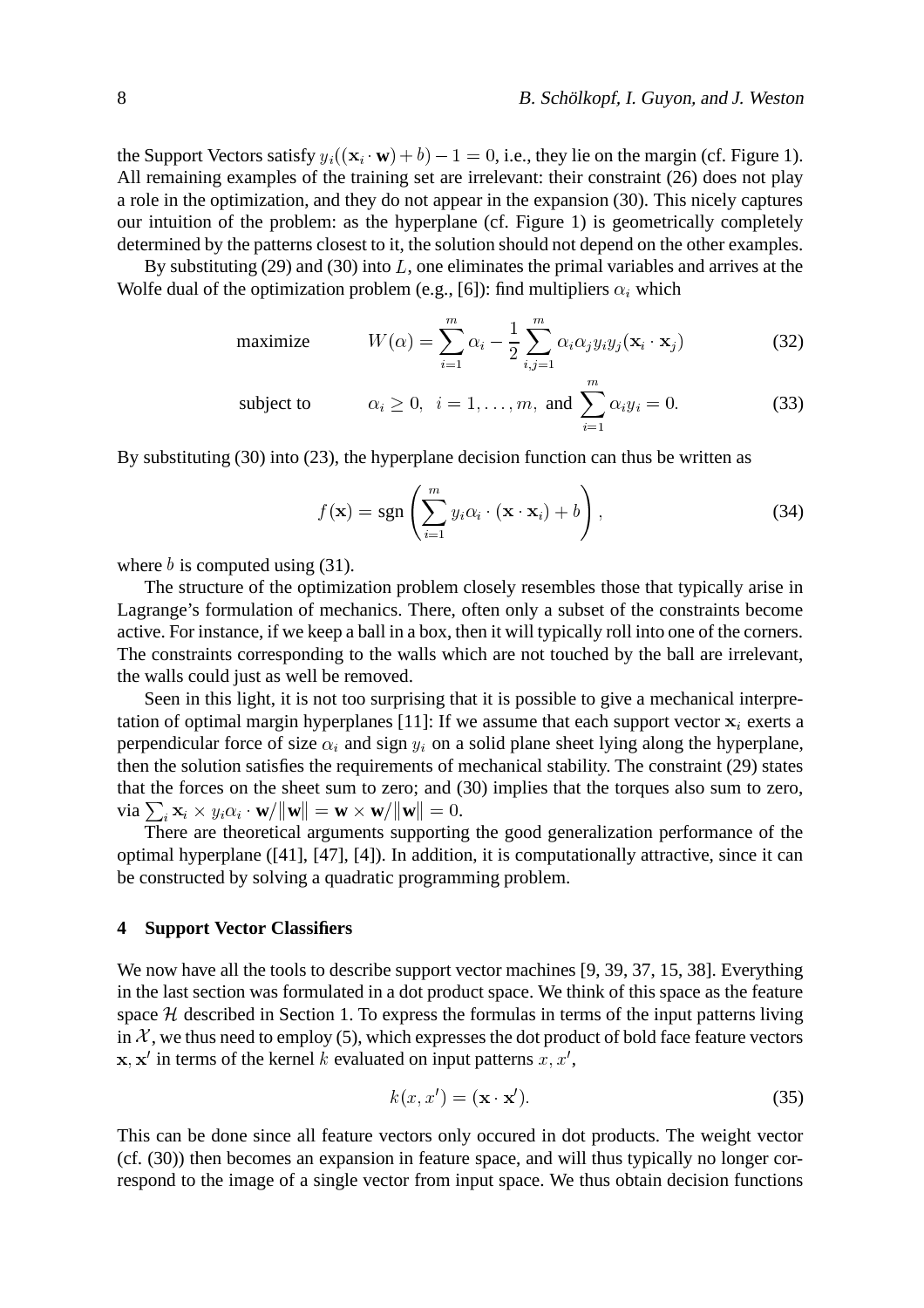

Figure 2: Example of a Support Vector classifier found by using a radial basis function kernel  $k(x, x') =$  $\exp(-\|x-x'\|^2)$ . Both coordinate axes range from  $-1$  to  $+1$ . Circles and disks are two classes of training examples; the middle line is the decision surface; the outer lines precisely meet the constraint (26). Note that the Support Vectors found by the algorithm (marked by extra circles) are not centers of clusters, but examples which are critical for the given classification task. Grey values code the modulus of the argument  $\sum_{i=1}^{m} y_i \alpha_i \cdot k(x, x_i) + b$  of the decision function (36) (from [35]).)

of the more general form (cf. (34))

$$
f(x) = \operatorname{sgn}\left(\sum_{i=1}^{m} y_i \alpha_i \cdot (\Phi(x) \cdot \Phi(x_i)) + b\right)
$$
  
= 
$$
\operatorname{sgn}\left(\sum_{i=1}^{m} y_i \alpha_i \cdot k(x, x_i) + b\right),
$$
 (36)

and the following quadratic program (cf. (32)):

maximize 
$$
W(\alpha) = \sum_{i=1}^{m} \alpha_i - \frac{1}{2} \sum_{i,j=1}^{m} \alpha_i \alpha_j y_i y_j k(x_i, x_j)
$$
 (37)

subject to 
$$
\alpha_i \ge 0, \quad i = 1, ..., m, \text{ and } \sum_{i=1}^m \alpha_i y_i = 0.
$$
 (38)

In practice, a separating hyperplane may not exist, e.g. if a high noise level causes a large overlap of the classes. To allow for the possibility of examples violating (26), one introduces slack variables [14]

$$
\xi_i \geq 0, \quad i = 1, \dots, m \tag{39}
$$

in order to relax the constraints to

$$
y_i \cdot ((\mathbf{w} \cdot \mathbf{x}_i) + b) \ge 1 - \xi_i, \quad i = 1, \dots, m. \tag{40}
$$

A classifier which generalizes well is then found by controlling both the classifier capacity (via  $\|\mathbf{w}\|$ ) and the sum of the slacks  $\sum_i \xi_i$ . The latter is done as it can be shown to provide an upper bound on the number of training errors which leads to a convex optimization problem.

One possible realization of a *soft margin* classifier is minimizing the objective function

$$
\tau(\mathbf{w}, \boldsymbol{\xi}) = \frac{1}{2} ||\mathbf{w}||^2 + C \sum_{i=1}^{m} \xi_i
$$
\n(41)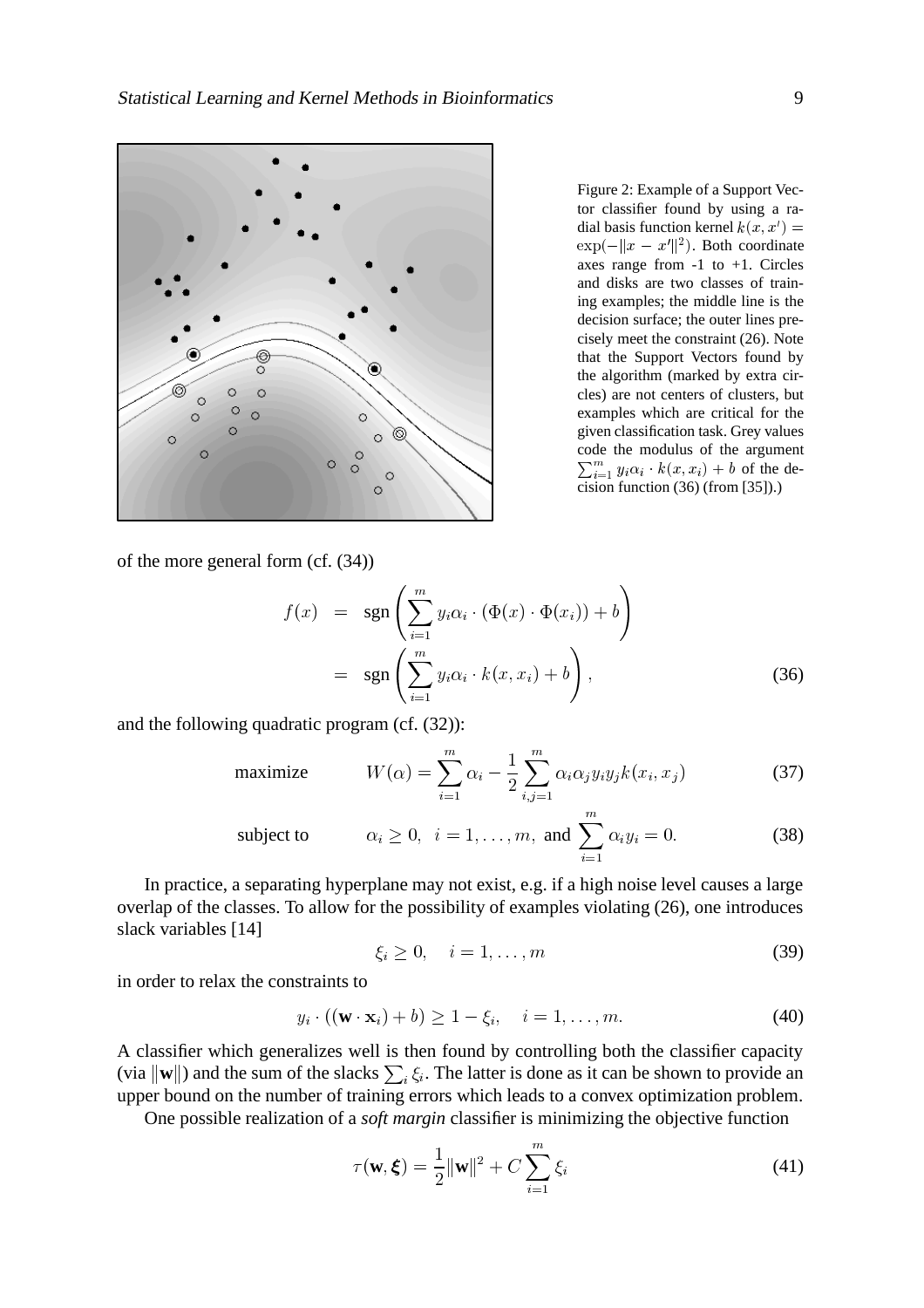subject to the constraints (39) and (40), for some value of the constant  $C > 0$  determining the trade-off. Here, we use the shorthand  $\boldsymbol{\xi} = (\xi_1, \dots, \xi_m)$ . Incorporating kernels, and rewriting it in terms of Lagrange multipliers, this again leads to the problem of maximizing (37), subject to the constraints

$$
0 \le \alpha_i \le C, \ \ i = 1, ..., m, \text{ and } \sum_{i=1}^{m} \alpha_i y_i = 0.
$$
 (42)

The only difference from the separable case is the upper bound  $C$  on the Lagrange multipliers  $\alpha_i$ . This way, the influence of the individual patterns (which could be outliers) gets limited. As above, the solution takes the form  $(36)$ . The threshold b can be computed by exploiting the fact that for all SVs  $x_i$  with  $\alpha_i < C$ , the slack variable  $\xi_i$  is zero (this again follows from the Karush-Kuhn-Tucker complementarity conditions), and hence

$$
\sum_{j=1}^{m} y_j \alpha_j \cdot k(x_i, x_j) + b = y_i.
$$
 (43)

Another possible realization of a soft margin variant of the optimal hyperplane uses the  $\nu$ -parametrization [38]. In it, the parameter C is replaced by a parameter  $\nu \in [0,1]$  whi  $, 1]$  which can be shown to lower and upper bound the number of examples that will be SVs and that will come to lie on the wrong side of the hyperplane, respectively. It uses a primal objective function with the error term  $\frac{1}{\mu m} \sum_{i} \xi_i - \rho$ , and separation constraints

$$
y_i \cdot ((\mathbf{w} \cdot \mathbf{x}_i) + b) \ge \rho - \xi_i, \quad i = 1, \dots, m. \tag{44}
$$

The margin parameter  $\rho$  is a variable of the optimization problem. The dual can be shown to consist of maximizing the quadratic part of (37), subject to  $0 \leq \alpha_i \leq 1/(\nu r)$  $_{i}\leq1/(\nu m),$   $\sum_{i}\alpha_{i}y_{i}=0$ and the additional constraint  $\sum_i \alpha_i =$ \* 1. The advantage of the  $\nu$ -SVM is its more intuitive parametrization.

We conclude this section by noting that the SV algorithm has been generalized to problems such as regression estimation [39] as well as one-class problems and novelty detection [38]. The algorithms and architectures involved are similar to the case of pattern recognition described above (see Figure 3). Moreover, the kernel method for computing dot products in feature spaces is not restricted to SV machines. Indeed, it has been pointed out that it can be used to develop nonlinear generalizations of any algorithm that can be cast in terms of dot products, such as principal component analysis [38], and a number of developments have followed this example.

#### **5 Polynomial Kernels**

We now take a closer look at the issue of the similarity measure, or kernel,  $k$ .

In this section, we think of X as a subset of the vector space  $\mathbb{R}^N$ ,  $(N \in \mathbb{N})$ , endowed with the canonical dot product (3). Unlike in cases where  $\mathcal X$  does not have a dot product, we thus *could* use the canonical dot product as a similarity measure  $k$ . However, in many cases, it is advantageous to use a different  $k$ , corresponding to a better data representation.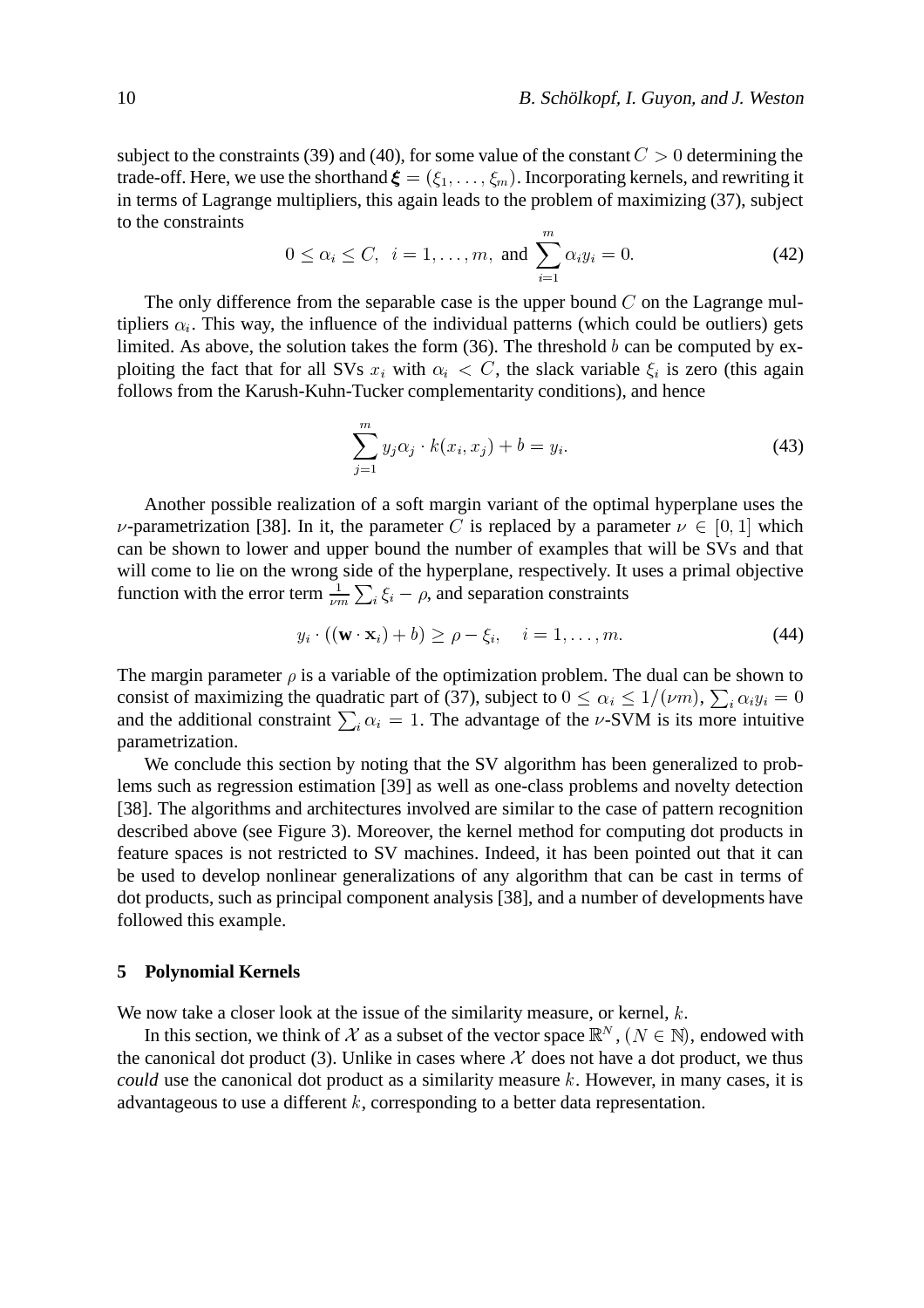

Figure 3: Architecture of SV machines. The input  $x$  and the Support Vectors  $x_i$  are nonlinearly mapped (by  $\Phi$ ) into a feature space  $H$ , where dot products are computed. By the use of the kernel  $k$ , these two layers are in practice computed in one single step. The results are linearly combined by weights  $v_i$ , found by solving a quadratic program (in pattern recognition,  $v_i = y_i \alpha_i$ ). The linear combination is fed into the function  $\sigma$  (in pattern recognition,  $\sigma(x) = \text{sgn}(x + b)$  (from [35]).

## *5.1 Product Features*

Suppose we are given patterns  $x \in \mathbb{R}^N$  where most information is contained in the d-th order products (monomials) of entries  $[x]_j$  of  $x$ ,

$$
[x]_{j_1}[x]_{j_2}\dots[x]_{j_d},\tag{45}
$$

where  $j_1, \ldots, j_d \in \{1, \ldots, N\}$ . In that case, we might prefer to *extract* these product features, and work in the feature space  $H$  of all products of  $d$  entries. In visual recognition problems, where images are often represented as vectors, this would amount to extracting features which are products of individual pixels.

For instance, in  $\mathbb{R}^2$ , we can collect all monomial feature extractors of degree 2 in the nonlinear map

$$
\Phi: \mathbb{R}^2 \to \mathcal{H} = \mathbb{R}^3 \tag{46}
$$

$$
([x]_1, [x]_2) \mapsto ([x]_1^2, [x]_2^2, [x]_1[x]_2). \tag{47}
$$

Here the dimension of input space is  $N = 2$  and that 2 and that of feature space is  $N_{\mathcal{H}} = 3$ . This approach works fine for small toy examples, but it fails for realistically sized problems: for general N-dimensional input patterns, there exist

$$
N_{\mathcal{H}} = \frac{(N+d-1)!}{d!(N-1)!} \tag{48}
$$

different monomials (45), comprising a feature space  $H$  of dimensionality  $N_H$ . For instance, already  $16 \times 16$  pixel input images and a monomial degree  $d = 5$  yield a dimensionality of #  $0^{10}$ .

In certain cases described below, there exists, however, a way of *computing dot products* in these high-dimensional feature spaces without explicitely mapping into them: by means of kernels nonlinear in the input space  $\mathbb{R}^N$ . Thus, if the subsequent processing can be carried out using dot products exclusively, we are able to deal with the high dimensionality.

The following section describes how dot products in polynomial feature spaces can be computed efficiently.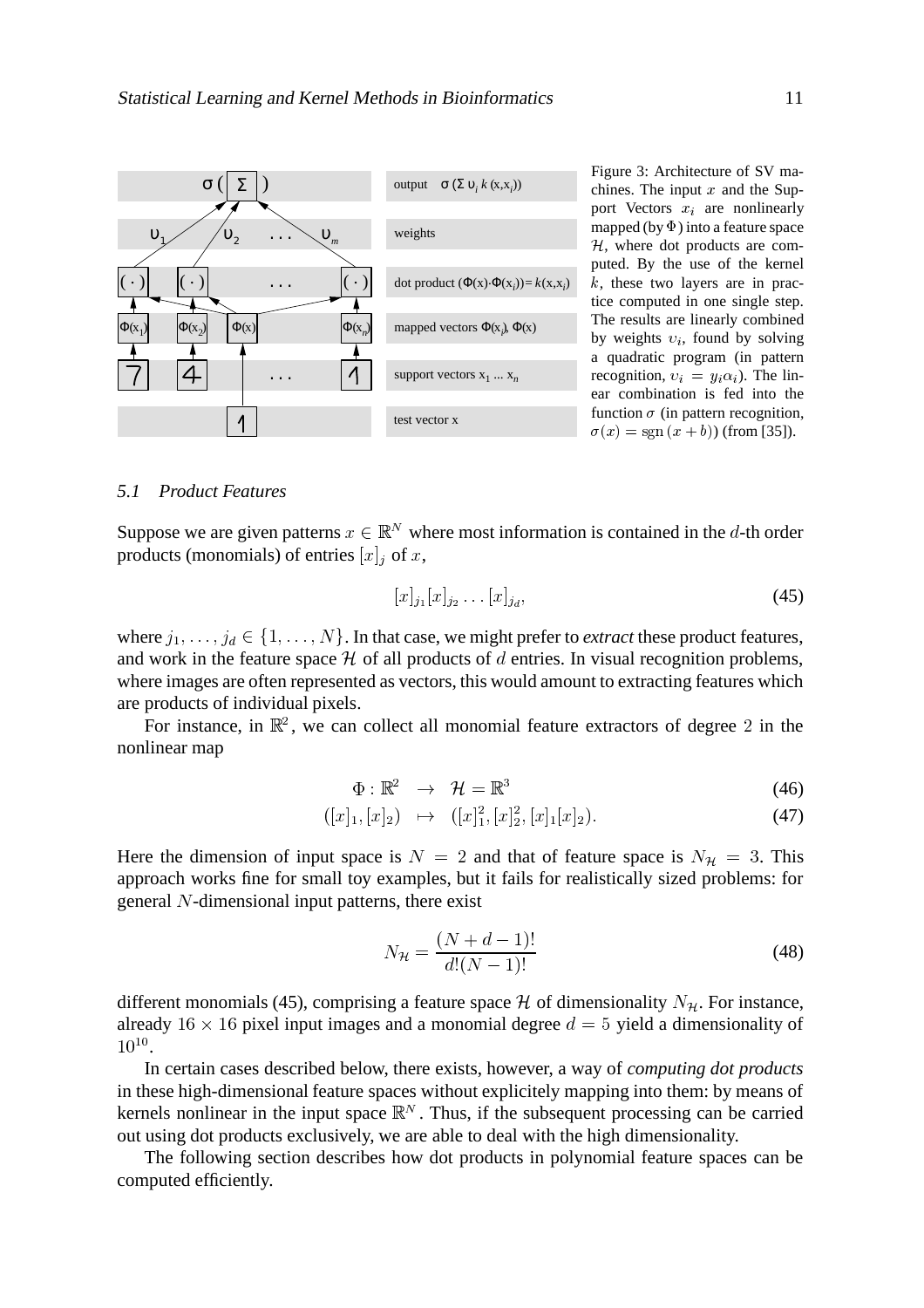#### *5.2 Polynomial Feature Spaces Induced by Kernels*

In order to compute dot products of the form  $(\Phi(x)\cdot\Phi(x'))$  $(x) \cdot \Phi(x'))$ , we employ kernel representations of the form  $\mathcal{F}(h)$ 

$$
k(x, x') = (\Phi(x) \cdot \Phi(x')), \qquad (49)
$$

which allow us to compute the value of the dot product in  $H$  without having to carry out the map  $\Phi$ . This method was used by Boser, Guyon and Vapnik [9] to extend the *Generalized* . This method was used by Boser, Guyon and Vapnik [9] to extend the *Generalized Portrait* hyperplane classifier of Vapnik and Chervonenkis [41] to nonlinear Support Vector machines. Aizerman et al. [1] call  $H$  the *linearization space*, and used it in the context of the potential function classification method to express the dot product between elements of  $\mathcal{H}$  in terms of elements of the input space.

What does  $k$  look like for the case of polynomial features? We start by giving an example [39] for  $N = d = 2$ . For t - - - - - - - -. For the map

$$
C_2: ([x]_1, [x]_2) \mapsto ([x]_1^2, [x]_2^2, [x]_1[x]_2, [x]_2[x]_1), \tag{50}
$$

dot products in  $H$  take the form

$$
(C_2(x) \cdot C_2(x')) = [x]_1^2 [x']_1^2 + [x]_2^2 [x']_2^2 + 2[x]_1 [x]_2 [x']_1 [x']_2 = (x \cdot x')^2,
$$
 (51)

i.e., the desired kernel  $k$  is simply the square of the dot product in input space. The same works for arbitrary  $N, d \in \mathbb{N}$  [9]:

**Proposition 1.** Define  $C_d$  to map  $x \in \mathbb{R}^N$  to the vector  $C_d(x)$  whose entries are all possible - *-th degree ordered products of the entries of . Then the corresponding kernel computing the dot product of vectors mapped by is*

$$
k(x, x') = (C_d(x) \cdot C_d(x')) = (x \cdot x')^d.
$$
 (52)

*Proof.* We directly compute

$$
(C_d(x) \cdot C_d(x')) = \sum_{j_1,\ldots,j_d=1}^N [x]_{j_1} \cdot \cdots \cdot [x]_{j_d} \cdot [x']_{j_1} \cdot \cdots \cdot [x']_{j_d}
$$
(53)

$$
= \left(\sum_{j=1}^{N} [x]_j \cdot [x']_j\right)^a = (x \cdot x')^d. \tag{54}
$$

 $\Box$ 

Instead of ordered products, we can use unordered ones to obtain a map  $\Phi_d$  which yields the same value of the dot product. To this end, we have to compensate for the multiple octhe same value of the dot product. To this end, we have to compensate for the multiple oc-<br>curence of certain monomials in  $C_d$  by scaling the respective entries of  $\Phi_d$  with the square<br>roots of their numbers of occurenc of occurence. Then, by this definition of  $\Phi_d$ , and (52),<br>  $(\Phi_d(x), \Phi_d(x)) = (G_d(x), G_d(x)) \times (G_d(x))$ 

$$
(\Phi_d(x) \cdot \Phi_d(x')) = (C_d(x) \cdot C_d(x')) = (x \cdot x')^d. \tag{55}
$$

For instance, if p of the  $j_i$  in (45) are equal, and the remaining ones are different, then the For instance, if p of the  $j_i$  in (45) are equal, and the remaining ones are different, then the coefficient in the corresponding component of  $\Phi_d$  is  $\sqrt{(d-p+1)!}$  (for the general case, cf. [38]). For  $\Phi_2$ , this simply  $_2$ , this simply means that [39]

$$
\Phi_2(x) = ([x]_1^2, [x]_2^2, \sqrt{2} [x]_1 [x]_2). \tag{56}
$$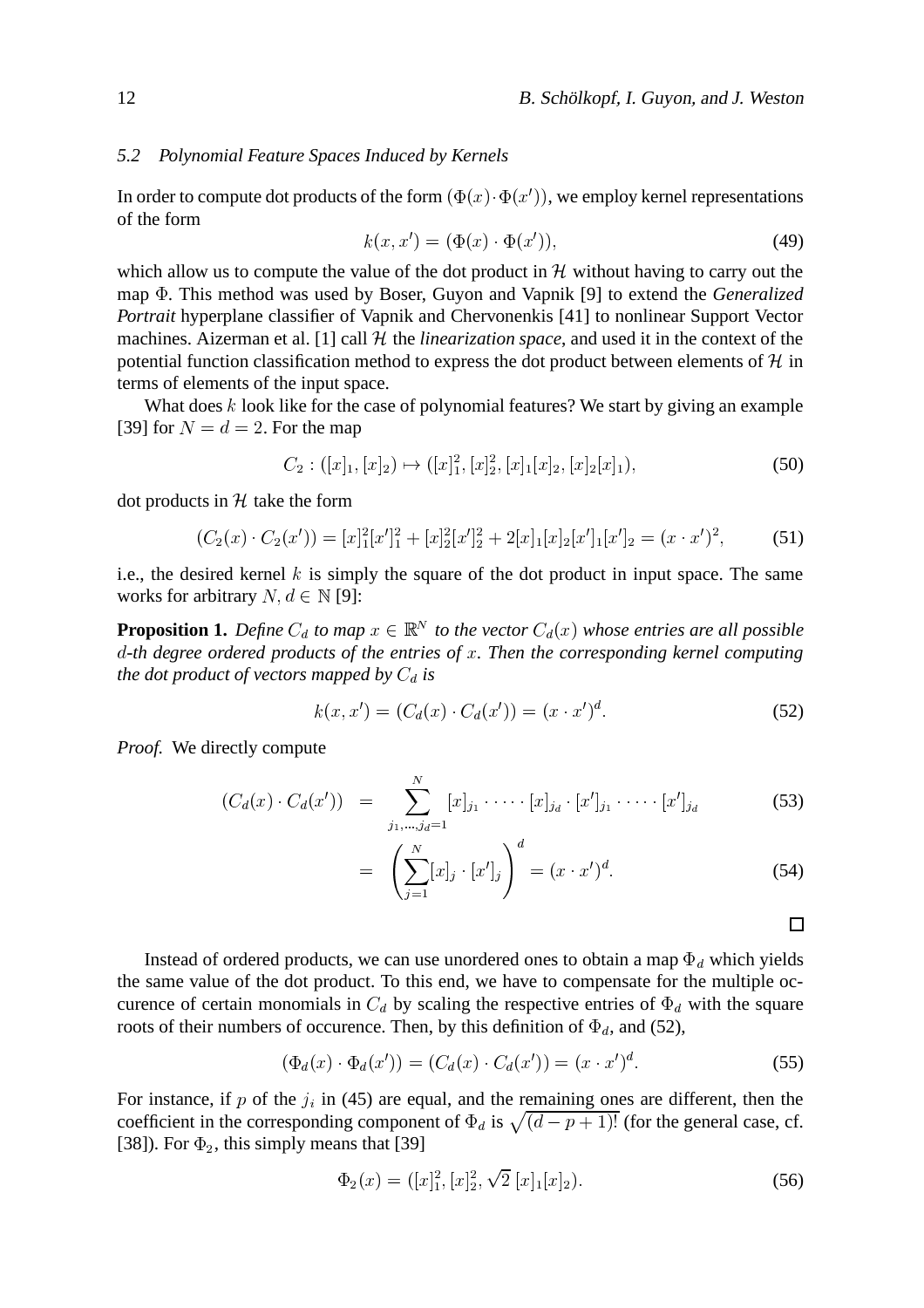If x represents an image with the entries being pixel values, we can use the kernel  $(x \cdot x')^d$ to work in the space spanned by products of any  $d$  pixels — provided that we are able to do our work solely in terms of dot products, without any explicit usage of a mapped pattern  $_{d}(x)$ . Using kernels of the form (52), we take into account higher-order statistics without the combinatorial explosion (cf. (48)) of time and memory complexity which goes along already with moderately high  $N$  and  $d$ .

Finally, note that it is possible to modify (52) such that it maps into the space of all monomials *up to* degree *d*, defining

$$
k(x, x') = ((x \cdot x') + 1)^d. \tag{57}
$$

#### **6 Examples of Kernels**

When considering feature maps, it is also possible to look at things the other way around, and start with the kernel. Given a kernel function satisfying a mathematical condition termed *positive definiteness*, it is possible to construct a feature space such that the kernel computes the dot product in that feature space. This has been brought to the attention of the machine learning community by [1], [9], and [39]. In functional analysis, the issue has been studied under the heading of *Hilbert space representations* of kernels. A good monograph on the theory of kernels is [5].

Besides (52), [9] and [39] suggest the usage of Gaussian radial basis function kernels [1]

$$
k(x, x') = \exp\left(-\frac{\|x - x'\|^2}{2\sigma^2}\right)
$$
\n
$$
(58)
$$

and sigmoid kernels

$$
k(x, x') = \tanh(\kappa(x \cdot x') + \Theta). \tag{59}
$$

where  $\sigma$ ,  $\kappa$ , and  $\Theta$  are real parameters.

The examples given so far apply to the case of vectorial data. In fact it is possible to construct kernels that are used to compute similarity scores for data drawn from rather different domains. This generalizes kernel learning algorithms to a large number of situations where a vectorial representation is not readily available ([35], [20], [43]). Let us next give an example where  $X$  is not a vector space.

**Example 1 (Similarity of probabilistic events).** If  $A$  is a  $\sigma$ -algebra, and  $P$  a probability *measure on A, and A and B two events in A, then<sup>2</sup>* 

$$
k(A, B) = P(A \cap B) - P(A)P(B)
$$
\n
$$
(60)
$$

*is a positive definite kernel.*

Further examples include kernels for string matching, as proposed by [43] and [20].

There is an analogue of the kernel trick for distances rather than dot products, i.e., dissimilarities rather than similarities. This leads to the class of *conditionally positive definite kernels*, which contain the standard SV kernels as special cases. Interestingly, it turns out that SVMs and kernel PCA can be applied also with this larger class of kernels, due to their being translation invariant in feature space [38].

<sup>&</sup>lt;sup>2</sup>A  $\sigma$ -algebra is a type of a collection of sets which represent probabilistic events, and P assigns probabilities to the events.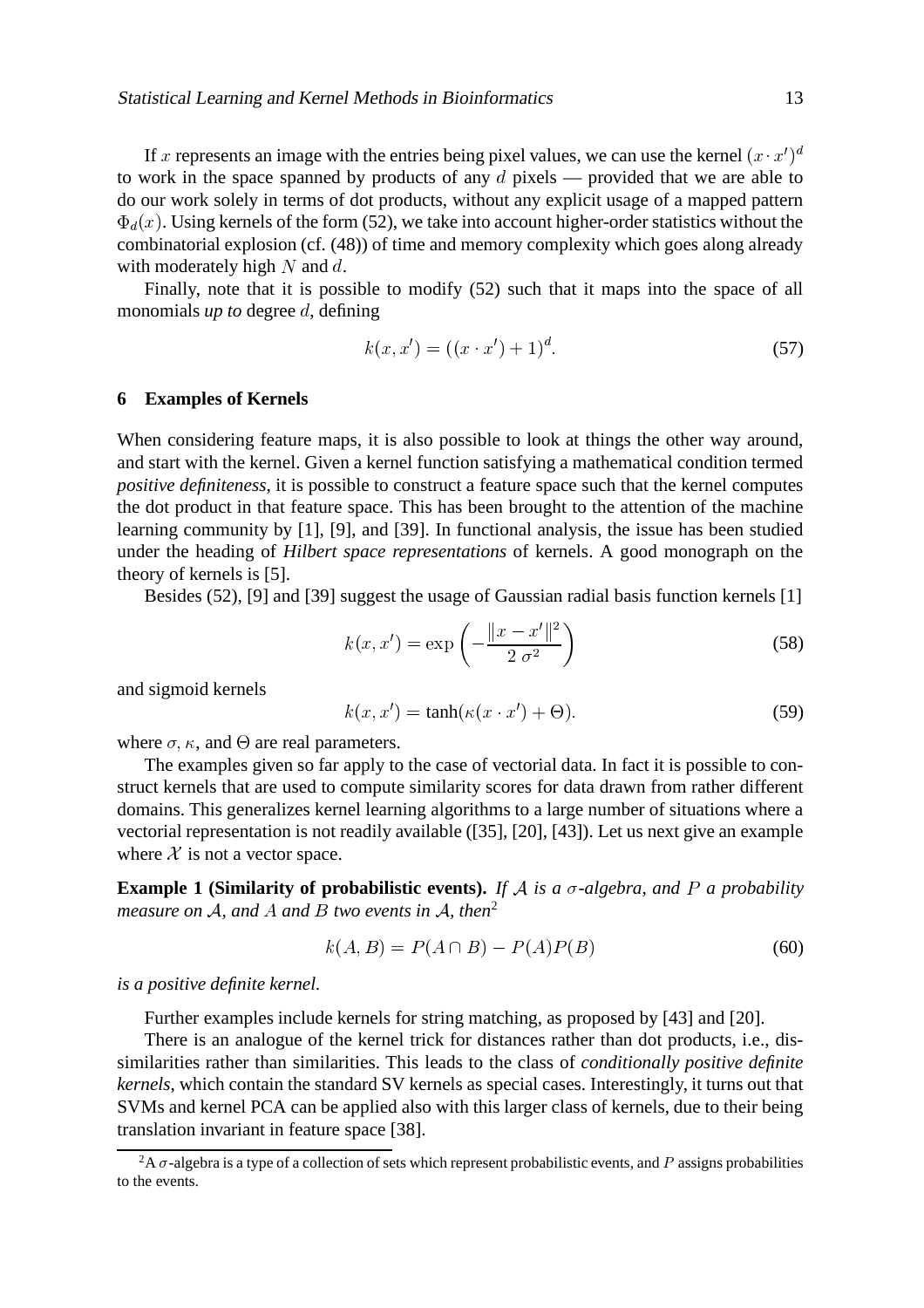### **7 Applications**

Having described the basics of SV machines, we now summarize some empirical findings.

By the use of kernels, the optimal margin classifier was turned into a classifier which became a serious competitor of high-performance classifiers. Surprisingly, it was noticed that when different kernel functions are used in SV machines, they empirically lead to very similar classification accuracies and SV sets [36]. In this sense, the SV set seems to characterize (or *compress*) the given task in a manner which up to a certain degree is independent of the type of kernel (i.e., the type of classifier) used.

Initial work at AT&T Bell Labs focused on OCR (optical character recognition), a problem where the two main issues are classification accuracy and classification speed. Consequently, some effort went into the improvement of SV machines on these issues, leading to the *Virtual SV* method for incorporating prior knowledge about transformation invariances by transforming SVs, and the *Reduced Set* method for speeding up classification. This way, SV machines became competitive with (or, in some cases, superior to) the best available classifiers on both OCR and object recognition tasks ([8], [11], [16]).

Another initial weakness of SV machines, less apparent in OCR applications which are characterized by low noise levels, was that the size of the quadratic programming problem scaled with the number of Support Vectors. This was due to the fact that in (37), the quadratic part contained at least all SVs — the common practice was to extract the SVs by going through the training data in chunks while regularly testing for the possibility that some of the patterns that were initially not identified as SVs turn out to become SVs at a later stage (note that without this "chunking," the size of the matrix would be  $m \times m$ , where m is the number of all training examples). What happens if we have a high-noise problem? In this case, many of the slack variables  $\xi_i$  will become nonzero, and all the corresponding examples will become SVs. For this case, a decomposition algorithm was proposed [30], which is based on the observation that not only can we leave out the non-SV examples (i.e., the  $x_i$  with  $\alpha_i = 0$ ) from the current chunk, but also some of the SVs, especially those that hit the upper boundary (i.e.,  $\alpha_i = C$ ). In fact, one can use chunks which do not even contain all SVs, and maximize over the corresponding sub-problems. SMO ([33]) explores an extreme case, where the subproblems are chosen so small that one can solve them analytically. Several public domain SV packages and optimizers are listed on the web page http://www.kernel-machines.org. For more details on the optimization problem, see [38].

Let us now discuss some SVM applications in bioinformatics. Many problems in bioinformatics involve variable selection as a subtask. Variable selection refers to the problem of selecting input variables that are most predictive of a given outcome.<sup>3</sup> Examples are found in diagnosis applications where the outcome may be the prediction of disease *vs.* normal [17, 29, 45, 19, 12] or in prognosis applications where the outcome may be the time of recurrence of a disease after treatment [27, 23]. The input variables of such problems may include clinical variables from medical examinations, laboratory test results, or the measurements of high throughput assays like DNA microarrays. Other examples are found in the prediction of biochemical properties such as the binding of a molecule to a drug target ([46, 7], see below). The input variables of such problems may include physico-chemical descriptors of the drug candidate molecule such as the presence or absence of chemical groups and their

<sup>&</sup>lt;sup>3</sup>We make a distinction between variable and features to avoid the confusion between the input space and the feature space in which kernel machines operate.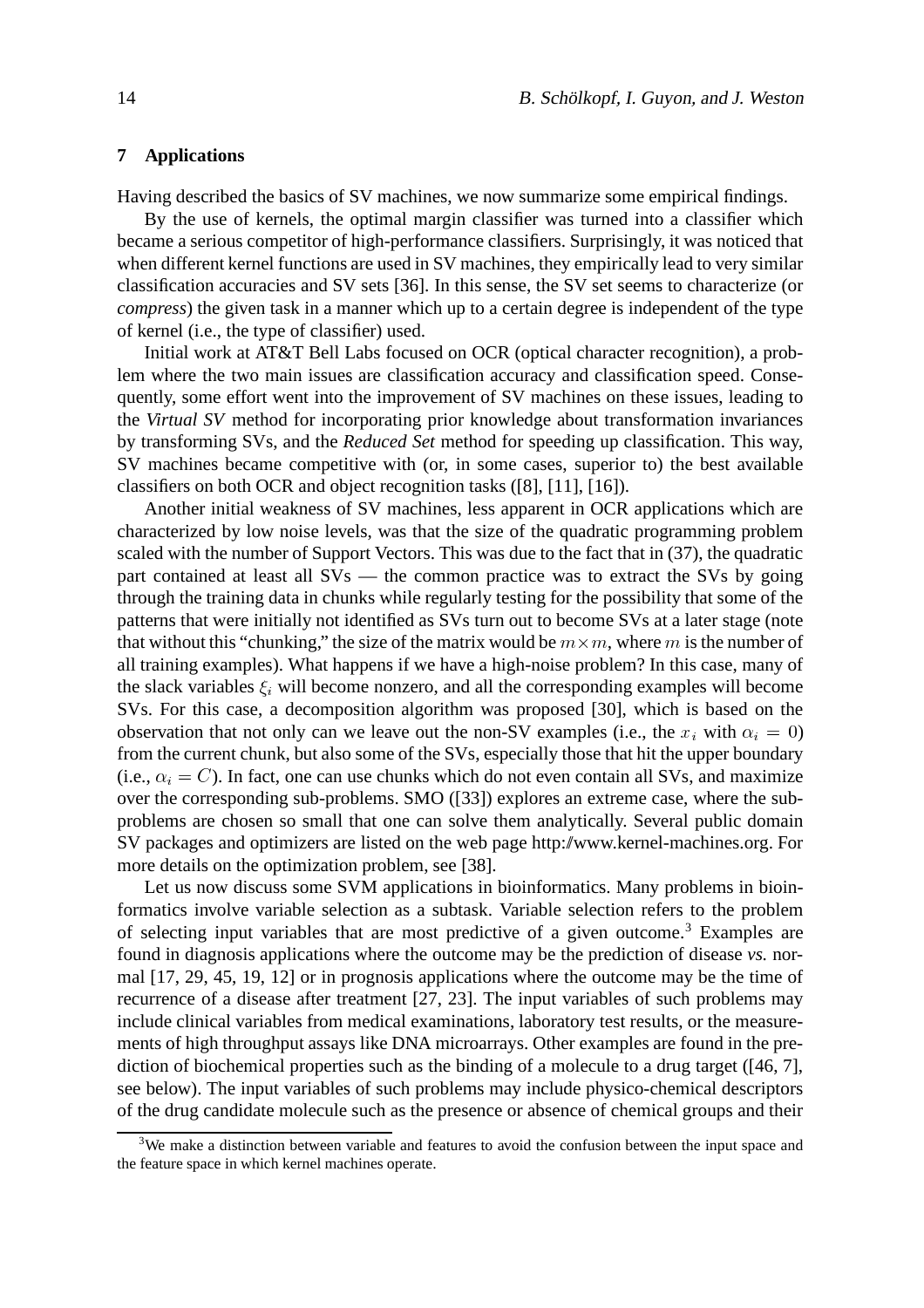relative position. The objectives of variable selection may be multiple: reducing the cost of production of the predictor, increasing its speed, improving its prediction performance and/or providing an interpretable model.

Algorithmically, SVMs can be combined with any variable selection method used as a filter (preprocessing) that pre-selects a variable subset [17]. However, directly optimizing an objective function that combines the original training objective function and a penalty for large numbers of variables often yields better performance. Because the number of variables itself is a discrete quantity that does not lend itself to the use of simple optimization techniques, various substitute approaches have been proposed, including training kernel parameters that act as variable scaling coefficients [45, 13]. Another approach is to minimize the  $\ell_1$  norm (the sum of the absolute values of the **w** weights) instead of the  $\ell_2$  norm commonly used for SVMs [27, 23, 24, 7]. The use of the  $\ell_1$  norm tends to drive to zero a number of weights automatically. Similar approaches are used in statistics [38]. The authors of [44] proposed to reformulate the SVM problem as a constrained minimization of the  $\ell_0$  "norm" of the weight vector **w** (i.e., the number of nonzero components). Their algorithm amounts to performing multiplicative updates leading to the rapid decay of useless weights. Additionally, classical wrapper methods used in machine learning [22] can be applied. These include greedy search techniques such as backward elimination that was introduced under the name SVM RFE [19, 34].

SVM applications in bioinformatics are not limited to ones involving variable selection. One of the earliest applications was actually in sequence analysis, looking at the task of translation initiation site (TIS) recognition. It is commonly believed that only parts of the genomic text code for proteins. Given a piece of DNA or mRNA sequence, it is a central problem in computational biology to determine whether it contains coding sequence. The beginning of coding sequence is referred to as a TIS. In [48], an SVM is trained on neighbourhoods of ATG triplets, which are potential start codons. The authors use a polynomial kernel which takes into account nonlinear relationships between nucleotides that are spatially close. The approach significantly improves upon competing neural network based methods.

Another important task is the prediction of gene function. The authors of [10] argue that SVMs have many mathematical features that make them attractive for such an analysis, including their flexibility in choosing a similarity measure, sparseness of solution when dealing with large datasets, the ability to handle large feature spaces, and the possibility to identify outliers. Experimental results show that SVMs outperform other classification techniques (C4.5, MOC1, Parzen windows and Fisher's linear discriminant) in the task of identifying sets of genes with a common function using expression data. In [32] this work is extended to allow SVMs to learn from heterogeneous data: the microarray data is supplemented by phylogenetic profiles. Phylogenetic profiles measure whether a gene of interest has a close homolog in a corresponding genome, and hence such a measure can capture whether two genes are similar on the sequence level, and whether they have a similar pattern of occurence of their homologs across species, both factors indicating a functional link. The authors show how a type of kernel combination and a type of feature scaling can help improve performance in using these data types together, resulting in improved performance over using a more naive combination method, or only a single type of data.

Another core problem in statistical bio-sequence analysis is the annotation of new protein sequences with structural and functional features. To a degree, this can be achieved by relating the new sequences to proteins for which such structural properties are already known. Although numerous techniques have been applied to this problem with some success, the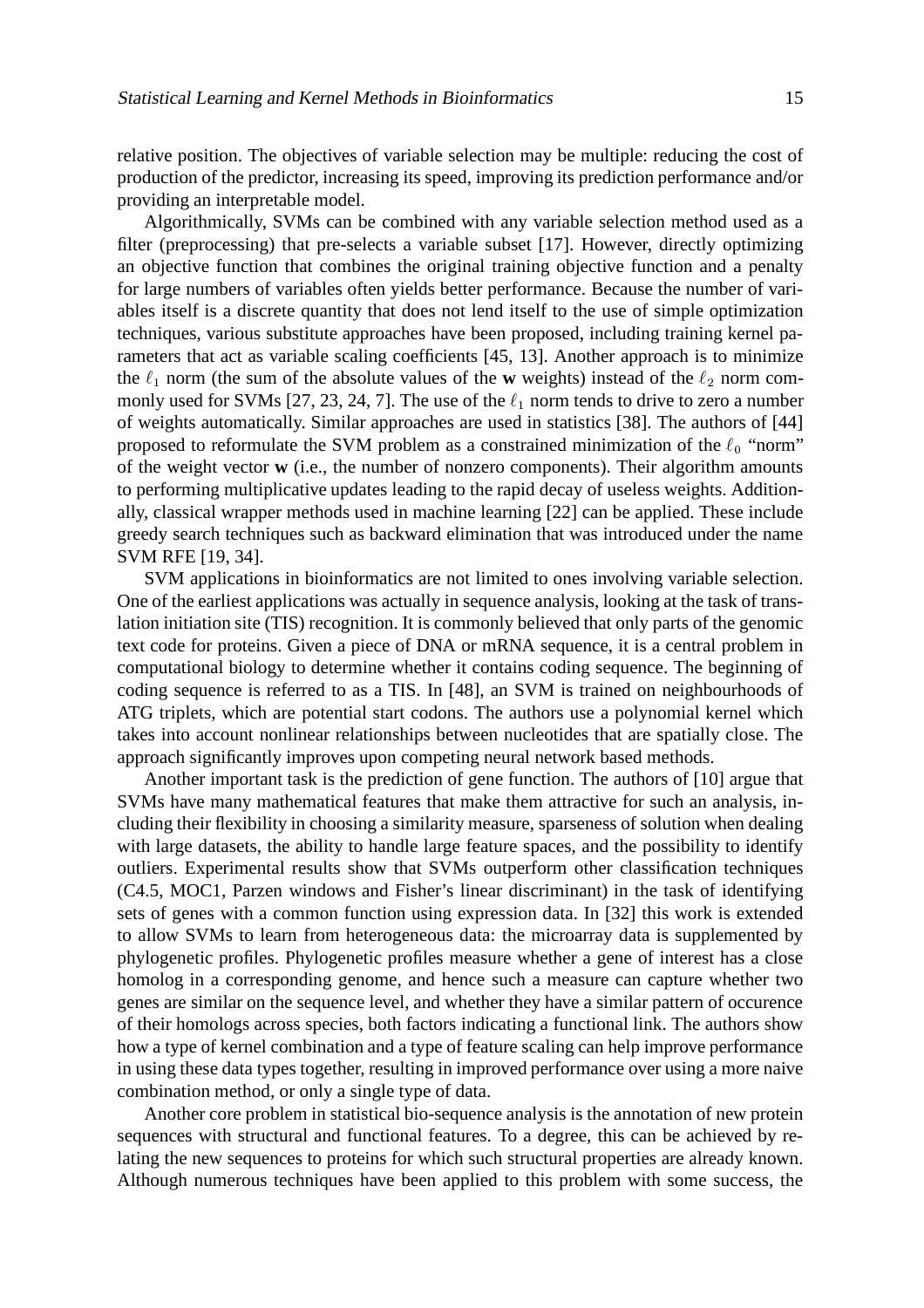detection of remote protein homologies has remained a challenge. The challenge for SVM researchers in applying kernel techniques to this problem is that standard kernel functions work for fixed length vectors and not variable length sequences like protein sequences. In [21] an SVM method for detecting remote protein homologies was introduced and shown to outperform the previous best method, a Hidden Markov Model (HMM) in classifying protein domains into super-families. The method is a variant of SVMs using a new kernel function. The kernel function (the so-called Fisher kernel) is derived from a generative statistical model for a protein family; in this case, the best performing HMM. This general approach of combining generative models like HMMs with discriminative methods such as SVMs has applications in other areas of bioinformatics as well, such as in promoter region-based classification of genes [31]. Since the work of Jaakkola *et al.* [21], other researchers have investigated using SVMs in various other ways for the problem of protein homology detection. In [26] the Smith-Waterman algorithm, a method for generating pairwise sequence comparison scores, is employed to encode proteins as fixed length vectors which can then be fed into the SVM as training data. The method was shown to outperform the Fisher kernel method on the SCOP 1.53 database. Finally, another interesting direction of SVM research is given in [25] where the authors employ string matching kernels first pioneered by [43] and [20] which induce feature spaces directly from the (variable length) protein sequences.

There are many other important application areas in bioinformatics, only some of which have been tackled by researchers using SVMs and other kernel methods. Some of these problems are waiting for practitioners to apply these methods. Other problems remain difficult because of the scale of the data or because they do not yet fit into the learning framework of kernel methods. It is the task of researchers in the coming years to develop the algorithms to make these tasks solvable. We conclude this survey with three case studies.

**Lymphoma Feature Selection** As an example of variable selection with SVMs, we show results on DNA microarray measurements performed on lymphoma tumors and normal tissues [2, 12]. The dataset includes 96 tissue samples (72 cancer and 24 non-cancer) for which 4026 gene expression coefficients were recorded (the input variables). A simple preprocessing (standardization) was performed and missing values were replaced by zeros. The dataset was split into training and test set in various proportions and each experiment was repeated on 96 different splits. Variable selection was performed with the RFE algorithm [19] by removing genes with smallest weights and retraining repeatedly. The gene set size was decreased logarithmically, apart from the last 64 genes, which were removed one at a time. In Figure 4, we show the learning curves when the number of genes varies in the gene elimination process.

For comparison, we show in Figure 5 the results obtained by a competing technique [18] that uses a correlation coefficient to rank order genes. Classification is performed using the top ranking genes each contributing to the final decision by voting according to the magnitude of their correlation coefficient. Other comparisons with a number of other methods including Fisher's discriminant, decision trees, and nearest neighbors have confirmed the superiority of SVMs [19, 12, 34].

**KDD Cup: Thrombin Binding** The *Knowledge Discovery and Data Mining (KDD)* is the premier international meeting of the data mining community. It holds an annual competition, called the *KDD Cup* (http://www.cs.wisc.edu/ dpage/kddcup2001/), consisting of several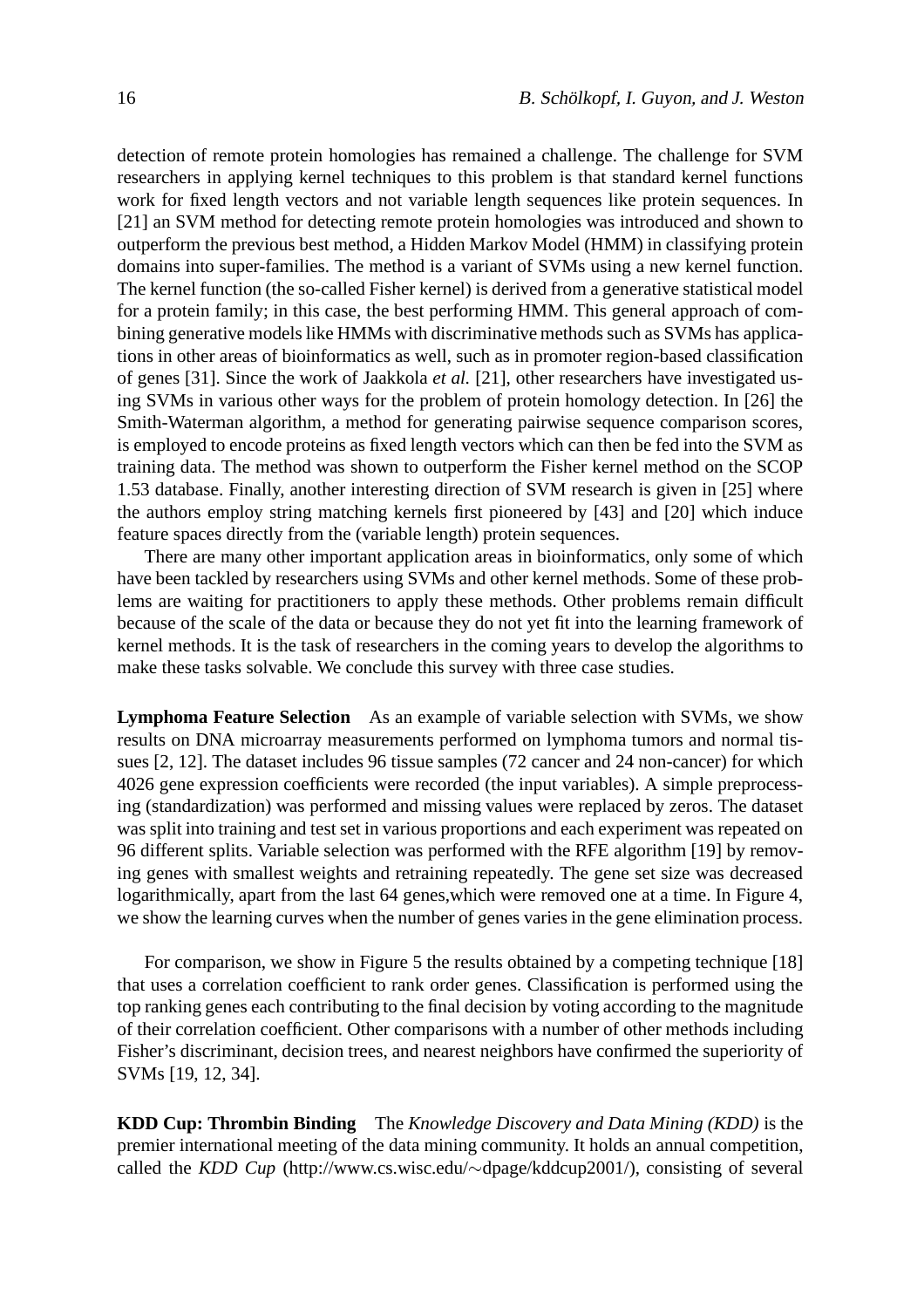

Figure 4: Variable selection performed by the SVM RFE method. The success rate is represented as a function of the training set size and the number of genes retained in the gene elimination process.

Figure 5: Variable selection performed by the S2N method. The success rate is represented as a function of the training set size and the number of top ranked genes used for classification.

datasets to be analyzed. One of the tasks in the 2001 competition was to predict binding of compounds to a target site on Thrombin (a key receptor in blood clotting). Such a predictor can be used to speed up the drug design process. The input data, which was provided by DuPont, consists of 1909 binary feature vectors of dimension 139351, which describe threedimensional properties of the respective molecule. For each of these feature vectors, one is additionally given the information whether it binds or not. As a test set, there are 636 additional compounds, represented by the same type of feature vectors. Several characteristics of the dataset render the problem hard: there are very few positive training examples, but a very large number of input features, and rather different distributions between training and test data. The latter is due to test molecules being compounds engineered based on previous (training set) results.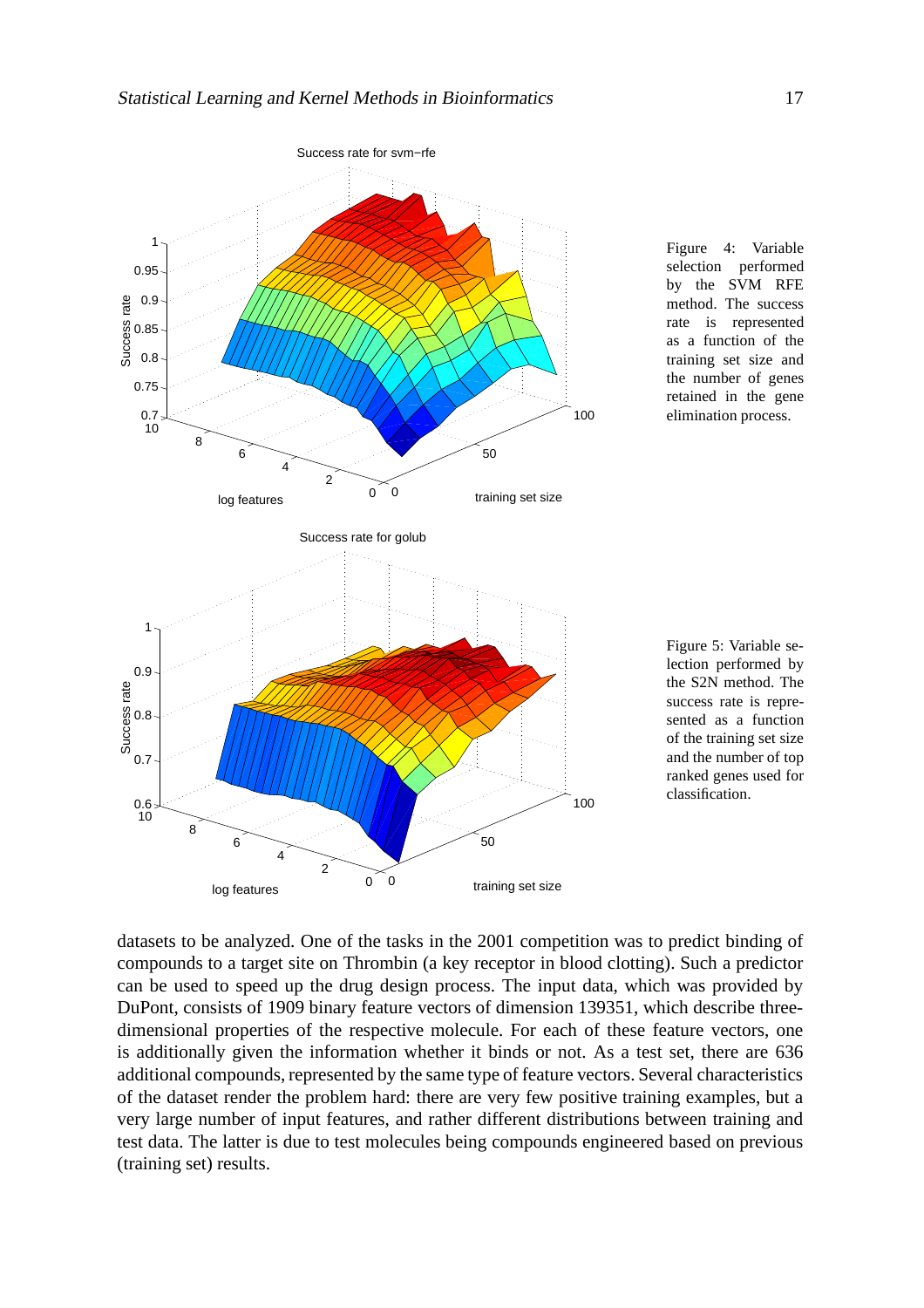

Figure 6: Results on the KDD cup Thrombin binding problem. Bar plot histogram of all entries in the competition (e.g., the bin labelled '68' gives the number of competition entries with performance in the range from 64 to 68), as well as results from [46] using inductive (dashed line) and transductive (solid line) feature selection systems.

There were more than 100 entries in the KDD cup for the Thrombin dataset alone, with the winner achieving a performance score of 68%. After the competition took place, using a type of correlation score designed to cope with the small number of positive examples to perform feature selection combined with an SVM, a 75% success rate was obtained [46]. See Figure 6 for an overview of the results of all entries to the competition, as well as the results of [46]. This result was improved further by modifying the SVM classifier to adapt to the distribution of the unlabeled test data. To do this, the so-called transductive setting was employed, where (unlabeled) test feature vectors are used in the training stage (this is possible if during training it is already known for which compounds we want to predict whether they bind or not.) This method achieved a 81% success rate. It is noteworthy that these results were obtained selecting a subset of only 10 of the 139351 features, thus the solutions can provide not only prediction accuracy but also a determination of the crucial properties of a compound with respect to its binding activity.

## **8 Conclusion**

One of the most appealing features of kernel algorithms is the solid foundation provided by both statistical learning theory and functional analysis. Kernel methods let us interpret (and design) learning algorithms geometrically in feature spaces nonlinearly related to the input space, and combine statistics and geometry in a promising way. This theoretical elegance is also matched by their practical performance. SVMs and other kernel methods have yielded promising results in the field of bioinformatics, and we anticipate that the popularity of machine learning techniques in bioinformatics is still increasing. It is our hope that this combination of theory and practice will lead to further progress in the future for both fields.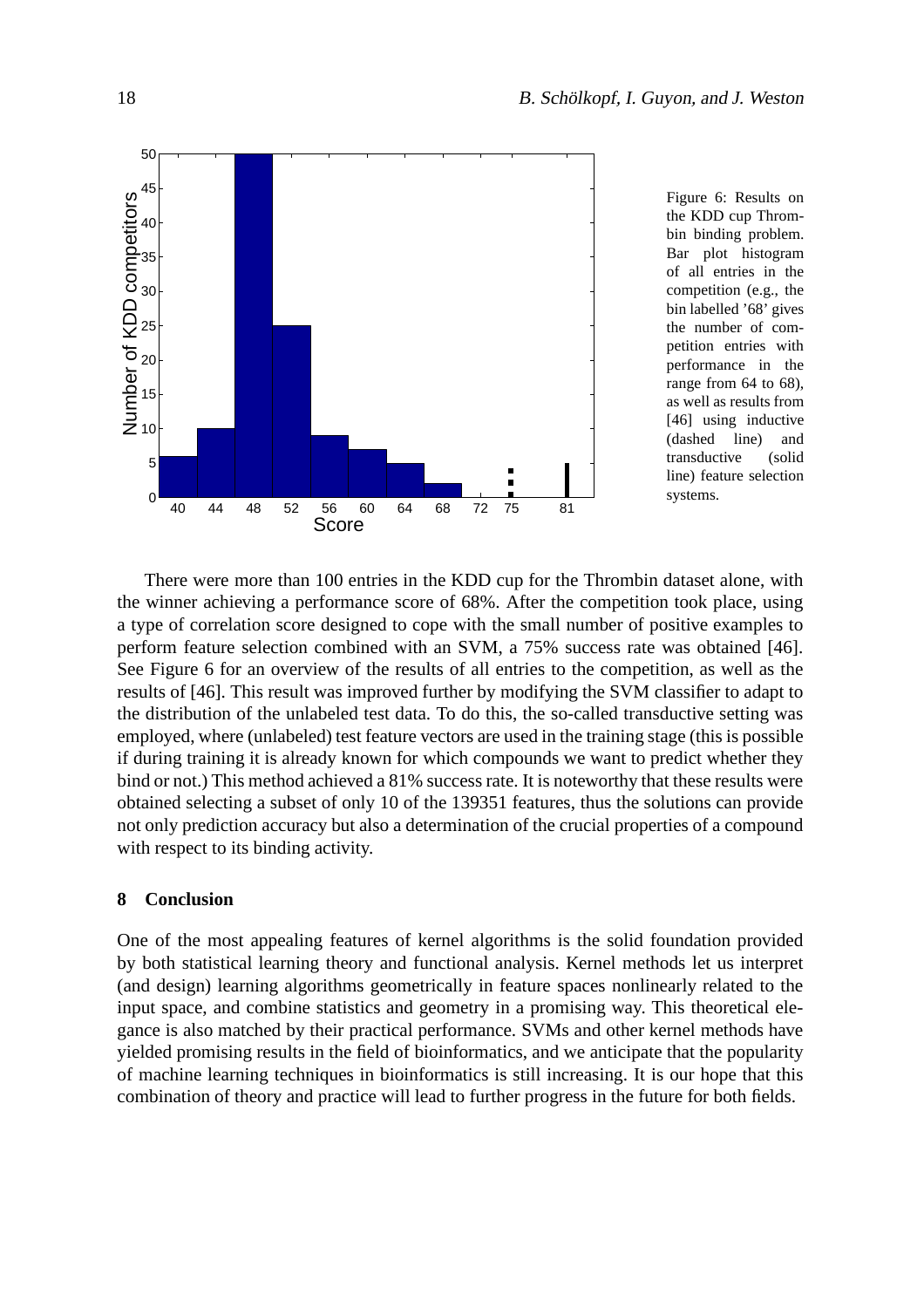#### **References**

- [1] M. A. Aizerman, É. M. Braverman, and L. I. Rozonoer. Theoretical foundations of the potential function method in pattern recognition learning. *Automation and Remote Control*, 25:821–837, 1964.
- [2] A. A. Alizadeh et al. Distinct types of diffuse large b-cell lymphoma identified by gene expression profiling. *Nature*, 403:503–511, 2000. Data available from http://llmpp.nih.gov/lymphoma.
- [3] N. Alon, S. Ben-David, N. Cesa-Bianchi, and D. Haussler. Scale-sensitive dimensions, uniform convergence, and learnability. *Journal of the ACM*, 44(4):615–631, 1997.
- [4] P. L. Bartlett and J. Shawe-Taylor. Generalization performance of support vector machines and other pattern classifiers. In B. Schölkopf, C. J. C. Burges, and A. J. Smola, editors, *Advances in Kernel Methods — Support Vector Learning*, pages 43–54, Cambridge, MA, 1999. MIT Press.
- [5] C. Berg, J. P. R. Christensen, and P. Ressel. *Harmonic Analysis on Semigroups*. Springer-Verlag, New York, 1984.
- [6] D. P. Bertsekas. *Nonlinear Programming*. Athena Scientific, Belmont, MA, 1995.
- [7] J. Bi, K. P. Bennett, M. Embrechts, and C. Breneman. Dimensionality reduction via sparse support vector machine. In *NIPS'2001 Workshop on Variable and Feature Selection*, 2001. Slides available at http://www.clopinet.com/isabelle/Projects/NIPS2001/bennett-nips01.ppt.gz.
- [8] V. Blanz, B. Schölkopf, H. Bülthoff, C. Burges, V. Vapnik, and T. Vetter. Comparison of view-based object recognition algorithms using realistic 3D models. In C. von der Malsburg, W. von Seelen, J. C. Vorbrüggen, and B. Sendhoff, editors, *Artificial Neural Networks* — *ICANN'96*, pages 251–256, Berlin, 1996. Springer Lecture Notes in Computer Science, Vol. 1112.
- [9] B. E. Boser, I. M. Guyon, and V. Vapnik. A training algorithm for optimal margin classifiers. In D. Haussler, editor, *Proceedings of the 5th Annual ACM Workshop on Computational Learning Theory*, pages 144–152, Pittsburgh, PA, July 1992. ACM Press.
- [10] M. P. S. Brown, W. N. Grundy, D. Lin, N. Cristianini, C. Sugnet, T. S. Furey, M. Ares, and D. Haussler. Knowledge-based analysis of microarray gene expression data using support vector machines. *Proceedings of the National Academy of Sciences*, 97(1):262–267, 2000.
- [11] C. J. C. Burges and B. Schölkopf. Improving the accuracy and speed of support vector learning machines. In M. Mozer, M. Jordan, and T. Petsche, editors, *Advances in Neural Information Processing Systems 9*, pages 375–381, Cambridge, MA, 1997. MIT Press.
- [12] J. Cai, A. Dayanik, N. Hasan, T. Terauchi, and H. Yu. Supervised machine learning algorithms for classification of cancer tissue types using microarray gene expression data. Technical report, Columbia University, 2001. http://www.cpmc.columbia.edu/homepages/jic7001/cs4995/project1.htm.
- [13] O. Chapelle and J. Weston. Feature selection for non-linear SVMs using a gradient descent algorithm. In *NIPS'2001 workshop on Variable and Feature Selection*, 2001.
- [14] C. Cortes and V. Vapnik. Support vector networks. *Machine Learning*, 20:273–297, 1995.
- [15] N. Cristianini and J. Shawe-Taylor. *An Introduction to Support Vector Machines*. Cambridge University Press, Cambridge, UK, 2000.
- [16] D. DeCoste and B. Schölkopf. Training invariant support vector machines. *Machine Learning*, 46:161– 190, 2002. Also: Technical Report JPL-MLTR-00-1, Jet Propulsion Laboratory, Pasadena, CA, 2000.
- [17] T. S. Furey, N. Duffy, N. Cristianini, D. Bednarski, M. Schummer, and D. Haussler. Support vector machine classification and validation of cancer tissue samples using microarray expression data. *Bioinformatics*, 16(10):906–914, 2000.
- [18] T. R. Golub, D. K. Slonim, P. Tamayo, C. Huard, M. Gaasenbeek, J. P. Mesirov, H. Coller, M. Loh, J. R. Downing, M. A. Caligiuri, C. D. Bloomfield, and E. S. Lander. Molecular classification of cancer: Class discovery and class prediction by gene expression monitoring. *Science*, 286:531–537, 1999.
- [19] I. Guyon, J. Weston, S. Barnhill, and V. Vapnik. Gene selection for cancer classification using support vector machines. *Machine Learning*, 46:389–422, 2002.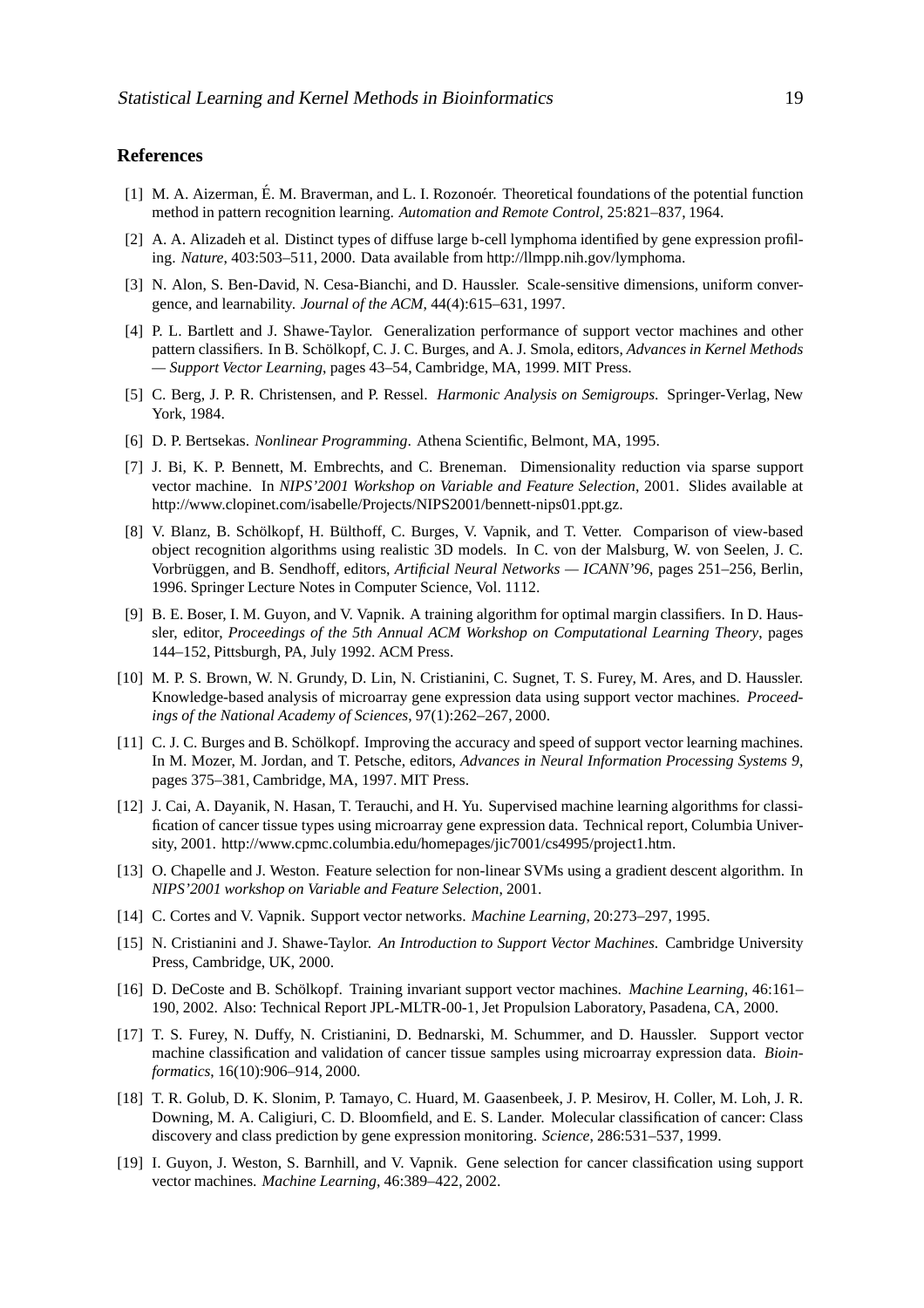- [20] D. Haussler. Convolutional kernels on discrete structures. Technical Report UCSC-CRL-99-10, Computer Science Department, University of California at Santa Cruz, 1999.
- [21] T. S. Jaakkola, M. Diekhans, and D. Haussler. A discriminative framework for detecting remote protein homologies. *Journal of Computational Biology*, 7:95–114, 2000.
- [22] R. Kohavi and G. John. Wrappers for feature selection. *Artificial Intelligence*, 97:12:273–324, 1997.
- [23] Yuh-Jye Lee, O. L. Mangasarian, and W. H. Wolberg. Breast cancer survival and chemotherapy: A support vector machine analysis. *DIMACS Series in Discrete Mathematics and Theoretical Computer Science*, 55:1–20, 2000.
- [24] Yuh-Jye Lee, O. L. Mangasarian, and W. H. Wolberg. Survival-time classification of breast cancer patients. Technical Report 01-03, Data Mining Institute, March 2001. Data link ftp://ftp.cs.wisc.edu/mathprog/cpo-dataset/machine-learn/WPBCC/.
- [25] C. Leslie, E. Eskin, and W. S. Noble. The spectrum kernel: A string kernel for SVM protein classification. *Proceedings of the Pacific Symposium on Biocomputing*, 2002.
- [26] Liao, Li, and W. S. Noble. Combining pairwise sequence similarity and support vector machines for remote protein homology detection. In *Proceedings of the Sixth Annual International Conference on Research in Computational Molecular Biology*, 2002.
- [27] O. L. Mangasarian, W. Nick Street, and W. H. Wolberg. Breast cancer diagnosis and prognosis via linear programming. *Operations Research*, 43:570–577, 1995.
- [28] J. Mercer. Functions of positive and negative type and their connection with the theory of integral equations. *Philosophical Transactions of the Royal Society, London*, A 209:415–446, 1909.
- [29] S. Mukherjee, P. Tamayo, D. Slonim, A. Verri, T. Golub, J. P. Mesirov, and T. Poggio. Support vector machine classification of microarray data. Technical report, Artificial Intelligence Laboratory, Massachusetts Institute of Technology, 2000.
- [30] E. Osuna, R. Freund, and F. Girosi. An improved training algorithm for support vector machines. In J. Principe, L. Gile, N. Morgan, and E. Wilson, editors, *Neural Networks for Signal Processing VII — Proceedings of the 1997 IEEE Workshop*, pages 276–285, New York, 1997. IEEE.
- [31] P. Pavlidis, T. S. Furey, M. Liberto, and W. N. Grundy. Promoter region-based classification of genes. *Proceedings of the Pacific Symposium on Biocomputing*, pages 151–163, 2001.
- [32] P. Pavlidis, J. Weston, J. Cai, and W. N. Grundy. Learning gene functional classifications from multiple data types. *Journal of Computational Biology*, 2002.
- [33] J. Platt. Fast training of support vector machines using sequential minimal optimization. In B. Schölkopf, C. J. C. Burges, and A. J. Smola, editors, *Advances in Kernel Methods — Support Vector Learning*, pages 185–208, Cambridge, MA, 1999. MIT Press.
- [34] S. Ramaswamy et al. Multiclass cancer diagnosis using tumor gene expression signatures. *Proceedings of the National Academy of Science*, 98:15149–15154, 2001.
- [35] B. Schölkopf. *Support Vector Learning*. R. Oldenbourg Verlag, München, 1997. Doktorarbeit, Technische Universität Berlin. Available from http://www.kyb.tuebingen.mpg.de/~bs.
- [36] B. Schölkopf, C. Burges, and V. Vapnik. Extracting support data for a given task. In U. M. Fayyad and R. Uthurusamy, editors, *Proceedings, First International Conference on Knowledge Discovery & Data Mining*, Menlo Park, 1995. AAAI Press.
- [37] B. Schölkopf, C. J. C. Burges, and A. J. Smola. *Advances in Kernel Methods Support Vector Learning*. MIT Press, Cambridge, MA, 1999.
- [38] B. Schölkopf and A. J. Smola. *Learning with Kernels*. MIT Press, Cambridge, MA, 2002.
- [39] V. Vapnik. *The Nature of Statistical Learning Theory*. Springer, NY, 1995.
- [40] V. Vapnik. *Statistical Learning Theory*. Wiley, NY, 1998.